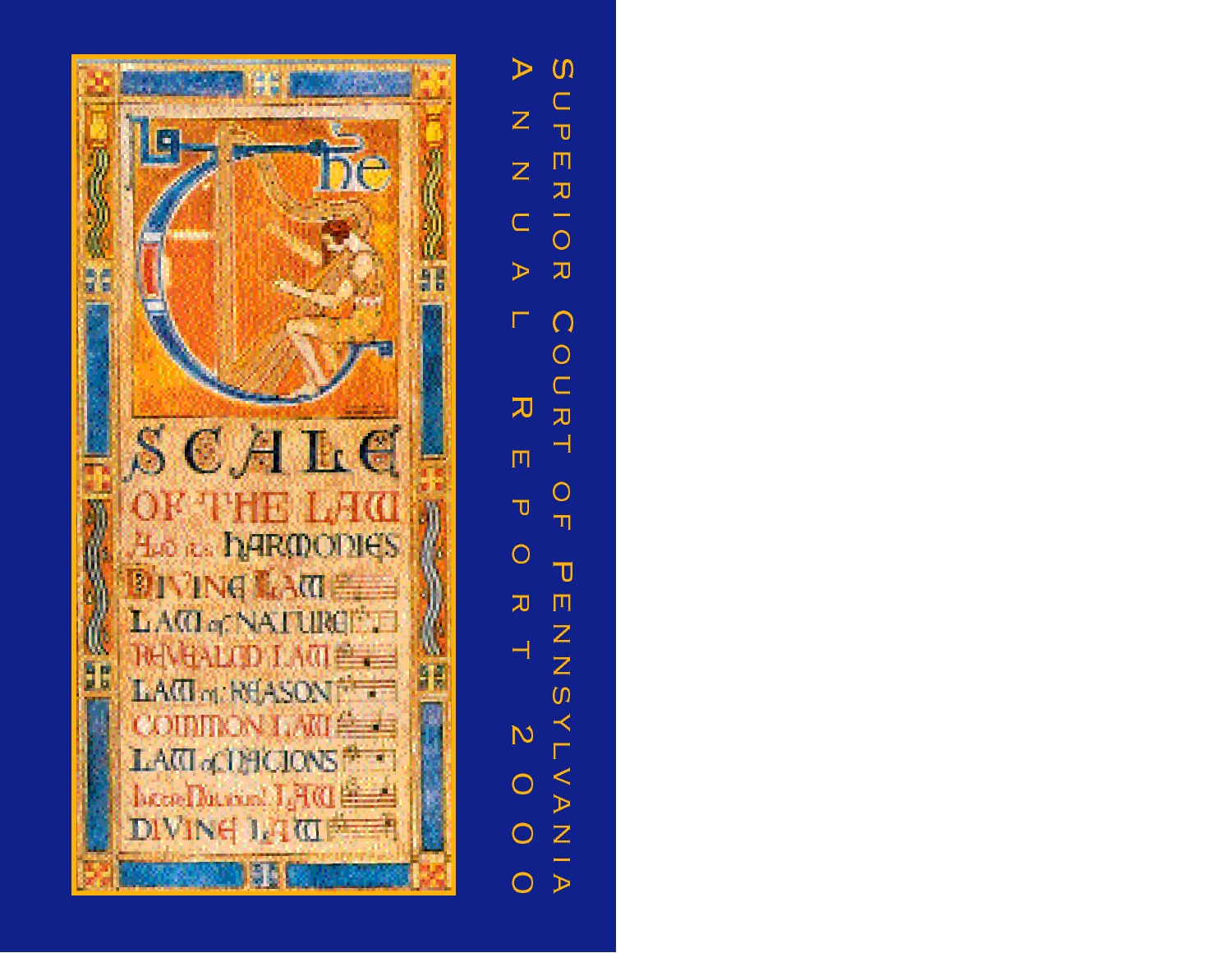# TABLE OF CONTENTS

|                                        | 2                    |
|----------------------------------------|----------------------|
|                                        | $3 - 4$              |
|                                        | $5 - 7$              |
|                                        | 5                    |
|                                        | 5                    |
| Appeals, Petitions and                 | 5                    |
|                                        | 5                    |
|                                        | 6                    |
|                                        | 6                    |
| Disposition of Appeals                 | 6                    |
| Superior Court Treatment of Cases from | 7                    |
| Supreme Court Treatment                | 7                    |
|                                        | 8                    |
|                                        | 9 - 19               |
|                                        | 20                   |
|                                        | 21                   |
|                                        | 21                   |
|                                        |                      |
|                                        | 22<br>22<br>23<br>23 |
|                                        | 24                   |
|                                        | 24<br>24             |

On the Cover:

The Scale of the Law - *by Violet Oakley*

A mural in the Capitol Courtroom of the Pennsylvania Supreme and Superior Courts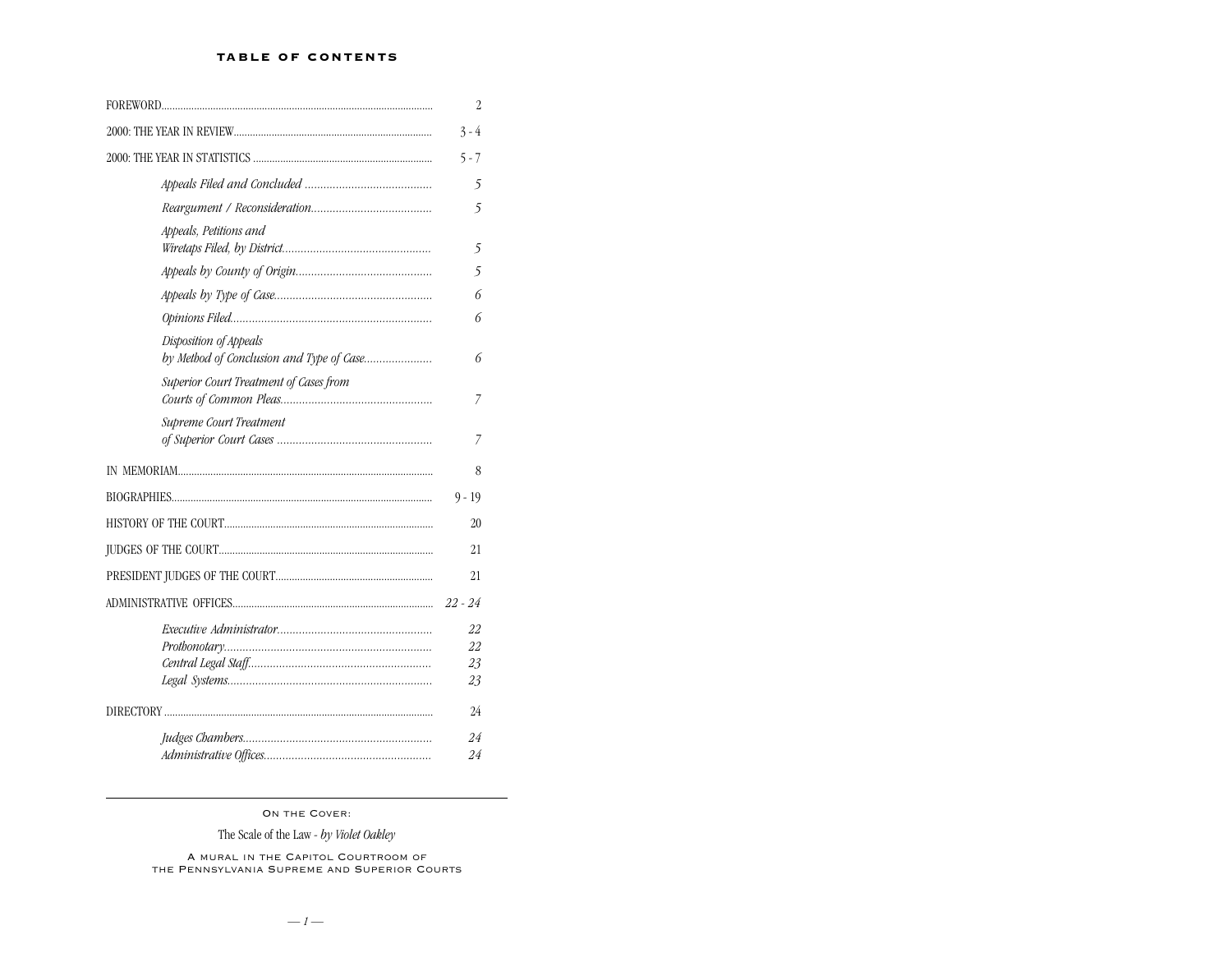

**THE SUPERIOR COURT OF PENNSYLVANIA** CHAMBERS OF **PRESIDENT JUDGE STEPHEN J. McEWEN, JR.**

COURT HOUSE 610-565-9191 MEDIA, PENNSYLVANIA 19063

January 4, 2001

# My Dear Citizens, Lawyers, and Judges:

How sage the observation that Harmony is intrinsic to the Universe… to Music … and to the Law. Yet, though the harmony of motion in the universe can be measured, as can be the harmony of sound in music – the harmony of justice, like the quality of mercy, can be neither measured nor strained.

Thus, the need to rely upon symbols to depict Justice and to portray Law.

For many centuries, Themis has relied upon her scales to reflect the equality of justice for all parties, the concord of precise balance, and the precious consonance achieved by law through equal measures of justice and of mercy.

For the past century, The Scale of the Law, the visionary work of legendary artist Violet Oakley, depicted on the cover of this Report, would achieve that balance, that concord, that consonance, in the harmony sounded by the notion that all law begins and ends with Divine Law.

And so, lacking the soul of an artist, I turn to my trade to consider both presentations, and conclude: *Judgments affirmed.*

With warmest regards, I remain,

Very truly yours,

tom Me

Stephen J. McEwen, Jr. President Judge

# 2000 *The Year in Review*

The joy of the New Year was enhanced by the Ceremony of the Oath for two new Judges of the Court, both from Allegheny County, Judge Maureen Lally-Green who had been serving by appointment and was in November elected to a full term, and Judge Debra Todd who enjoyed similar full-term success in that election.

 $\approx$ 

When our Executive Administrator Joseph J. Mittleman was appointed by the Supreme Court to serve as Director of Judicial District Administration in the Administrative Office of Pennsylvania Courts, Chief Staff Attorney R. Mitchell Gruner was named Executive Administrator of this Court, and Ernest N. Genneccaro was appointed to direct the operations of our Central Legal Staff.

# $\alpha$

The Heritage Conferences of this Court are conducted at sites which enable commemoration and celebration of the sacrifices and heroism of the founders and early patriots. If, as some historians observe, the three bedrock colonies of the original 13 were Pennsylvania, Virginia, and Massachusetts, the 2000 Heritage Conference of the Court conducted in Boston/Quincy, completed the cycle since the 1996 Conference was conducted in Pennsylvania's Brandywine Valley, and the 1997 Conference in Charlottesville, Virginia. The academic sessions conducted in the State House, the scene of the Boston Massacre, and at the Massachusetts Historical Society were enhanced by visits to the Quincy cabin home of patriots John and Abigail Adams, their later home as President and First Lady Adams, to Bunker Hill, the USS Constitution still poised to defend Boston Harbor, the Isabella Stewart Gardner Museum, the Copley Plaza, Northside's Mamma Maria's, and the legendary Locke-Ober's, with memorable addresses by Massachusetts Senate President/UMass President Bill Bulger, by Richard A. Ryerson, Editor-in-Chief of The Adams Papers, Massachusetts Historical Society, and by *Rascal King* (James Michael Curley) author/Atlantic Monthly editor Jack Beatty.

 $\approx$ 

The en banc sessions in Harrisburg, Philadelphia, and Pittsburgh included a salute to the 50-year members of the Bar: 6 in the Middle District, 23 in the Eastern District, and 12 in the Western District.

 $\approx$ 

The tone of the Founders Courtroom was enhanced in June when the Court dedicated the busts of Founders George Wythe, Benjamin Franklin, Thomas Jefferson, and John Marshall.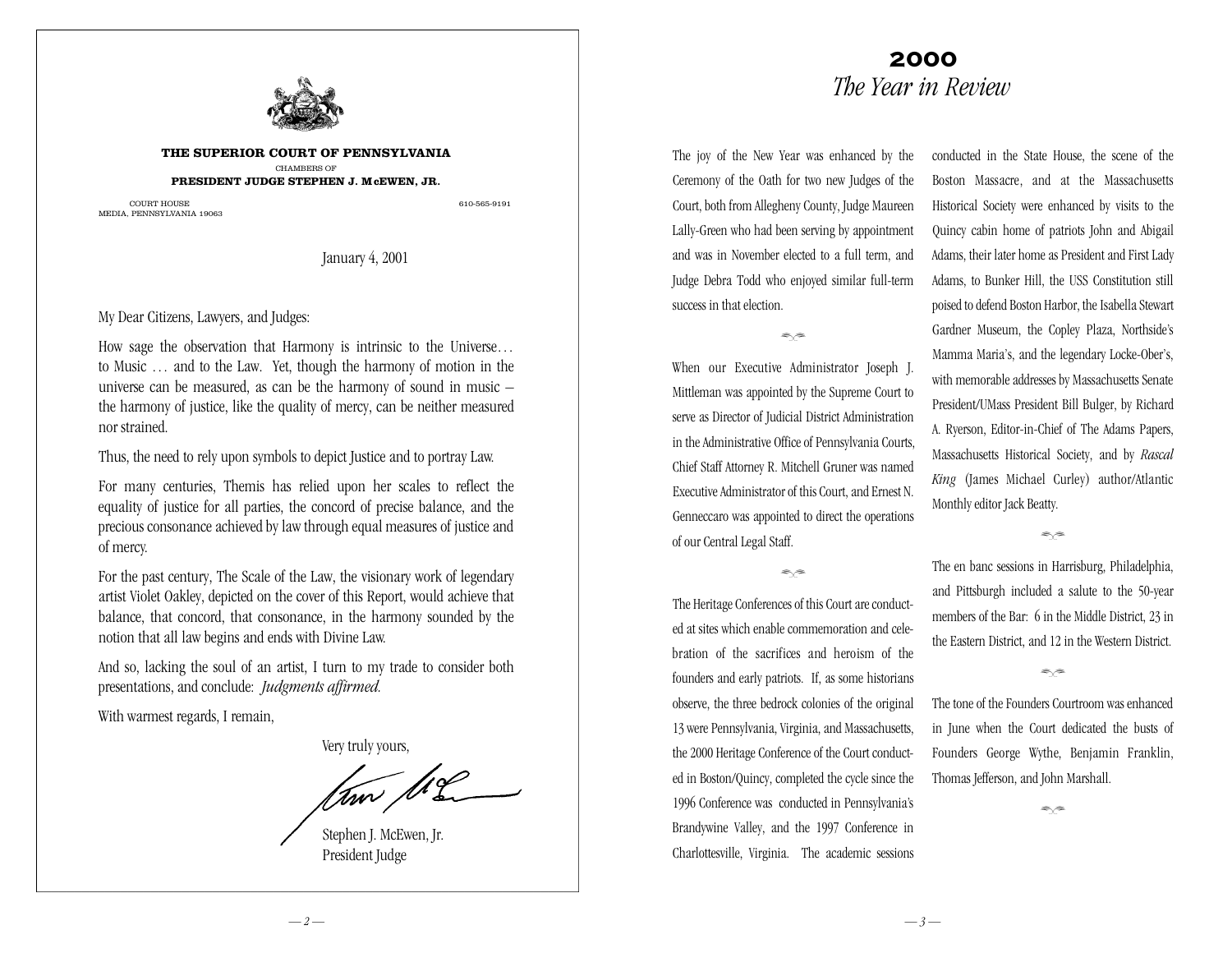# 2000 *The Year in Review*

The Court "rode the circuit" as it traveled to participate in the Bicentennial Celebrations of Armstrong County and of Crawford County, and to salute the Luzerne County Bar Association upon its 150th Anniversary.

The Court concluded its Commonwealth Partners program of regional meetings with the members of the legislature and the county court judges, and has welcomed those Senators, Representatives, Common Pleas court judges, and law school deans, who have accepted the standing invitation to join us upon the Bench during the presentation of oral arguments.

 $\approx$ 

The Court could not duplicate the prestige of the unique 1999 American Bar Association Presidential Proclamation saluting the Court for its innovative programs, but the Journal of the American Judges Association provided distinction by publication of a thorough essay upon the statewide telecast of the En Banc Argument Sessions of our Court.

This Court celebrated in 1995 the Centennial of its founding. The arduous five-year effort to assemble the history of that first century was concluded this year as a result of the fervor for goal and constancy

of determination of Judge Patrick R. Tamilia, to whom all members of this Court, past, present, and future, can be grateful for a classic collage of historical text, jurisprudential development, and treasured photographs.

The Chambers Coat was introduced as the complement to the traditional courtroom robe as formal judicial attire.

 $\approx$ 

The Judges of our Court were deeply saddened, and the Bar and the Bench of the Commonwealth diminished, when President Judge Emeritus Vincent A. Cirillo died on November 28, 2000. Judge Cirillo, following a career as a trial lawyer, prosecutor, and Montgomery County Common Pleas Court Judge, became a Judge of this Court in January 1982, and served as its President Judge for five years commencing in January 1986, during which the Court was the beneficiary of his vigorous direction.

 $\approx$ 

The members of the Court in December elected Judge Joseph A. Del Sole to guide and administer the Court during a five-year term as President Judge commencing January, 2001, upon the expiration of the tenure of President Judge Stephen J. McEwen, Jr.

# 2000 *The Year in Statistics*

### Appeals Filed and **CONCLUDED**

|                                          | <b>TOTAL</b> | CIVIL | <b>CRIMINAL</b> |
|------------------------------------------|--------------|-------|-----------------|
| Appeals Filed                            | 8131         | 3640  | 4491            |
| Appeals Concluded<br>By Written Decision | 5022         | 1875  | 3147            |

### Appeals, Petitions and Wiretaps Filed, By District

| <b>DISTRICT</b> | <b>TOTAL PETITIONS</b> | <b>WIRETAPS</b> |
|-----------------|------------------------|-----------------|
| Eastern         | 4639                   | 46              |
| Middle          | 1214                   | 0               |
| Western         | 2793                   |                 |
| <b>TOTAL</b>    | 8646                   | 51              |

# Reargument/Reconsideration

# Appeals by County of Origin

| Allegheny936<br>Armstrong26<br>Bedford19<br>Berks201<br>Bradford38<br>Bucks181<br>Cameron1<br>Carbon31<br>Centre95<br>Chester198<br>Clarion21<br>Clearfield33<br>Clinton34<br>Columbia20<br>Crawford50<br>Cumberland121<br>Dauphin273<br>Delaware354<br>Elk23<br>Erie260<br>Forest10<br>Greene37<br>Huntingdon31<br>Indiana29<br>Jefferson12<br>Juniata7 | Adams38 | Lackawanna138    |
|----------------------------------------------------------------------------------------------------------------------------------------------------------------------------------------------------------------------------------------------------------------------------------------------------------------------------------------------------------|---------|------------------|
|                                                                                                                                                                                                                                                                                                                                                          |         | Lancaster216     |
|                                                                                                                                                                                                                                                                                                                                                          |         | Lawrence33       |
|                                                                                                                                                                                                                                                                                                                                                          |         | Lebanon57        |
|                                                                                                                                                                                                                                                                                                                                                          |         | Lehigh163        |
|                                                                                                                                                                                                                                                                                                                                                          |         | Luzerne205       |
|                                                                                                                                                                                                                                                                                                                                                          |         | Lycoming135      |
|                                                                                                                                                                                                                                                                                                                                                          |         | McKean22         |
|                                                                                                                                                                                                                                                                                                                                                          |         | Mercer49         |
|                                                                                                                                                                                                                                                                                                                                                          |         | Mifflin33        |
|                                                                                                                                                                                                                                                                                                                                                          |         | Monroe111        |
|                                                                                                                                                                                                                                                                                                                                                          |         | Montgomery316    |
|                                                                                                                                                                                                                                                                                                                                                          |         | Montour9         |
|                                                                                                                                                                                                                                                                                                                                                          |         | Northampton131   |
|                                                                                                                                                                                                                                                                                                                                                          |         | Northumberland38 |
|                                                                                                                                                                                                                                                                                                                                                          |         | Perry18          |
|                                                                                                                                                                                                                                                                                                                                                          |         | Philadelphia2143 |
|                                                                                                                                                                                                                                                                                                                                                          |         | Pike30           |
|                                                                                                                                                                                                                                                                                                                                                          |         |                  |
|                                                                                                                                                                                                                                                                                                                                                          |         | Schuylkill93     |
|                                                                                                                                                                                                                                                                                                                                                          |         | Snyder19         |
|                                                                                                                                                                                                                                                                                                                                                          |         | Somerset19       |
|                                                                                                                                                                                                                                                                                                                                                          |         | Sullivan 4       |
|                                                                                                                                                                                                                                                                                                                                                          |         | Susquehanna37    |
|                                                                                                                                                                                                                                                                                                                                                          |         | Tioga25          |
|                                                                                                                                                                                                                                                                                                                                                          |         | Union14          |
|                                                                                                                                                                                                                                                                                                                                                          |         | Venango48        |
|                                                                                                                                                                                                                                                                                                                                                          |         | Warren15         |
|                                                                                                                                                                                                                                                                                                                                                          |         | Washington73     |
|                                                                                                                                                                                                                                                                                                                                                          |         | Wayne38          |
|                                                                                                                                                                                                                                                                                                                                                          |         | Westmoreland134  |
|                                                                                                                                                                                                                                                                                                                                                          |         | Wyoming13        |
|                                                                                                                                                                                                                                                                                                                                                          |         | York246          |
|                                                                                                                                                                                                                                                                                                                                                          |         |                  |
|                                                                                                                                                                                                                                                                                                                                                          |         |                  |

**TOTAL ..........................................8131**

 $\approx$ 

 $\Rightarrow \Rightarrow$ 

 $a \rightarrow$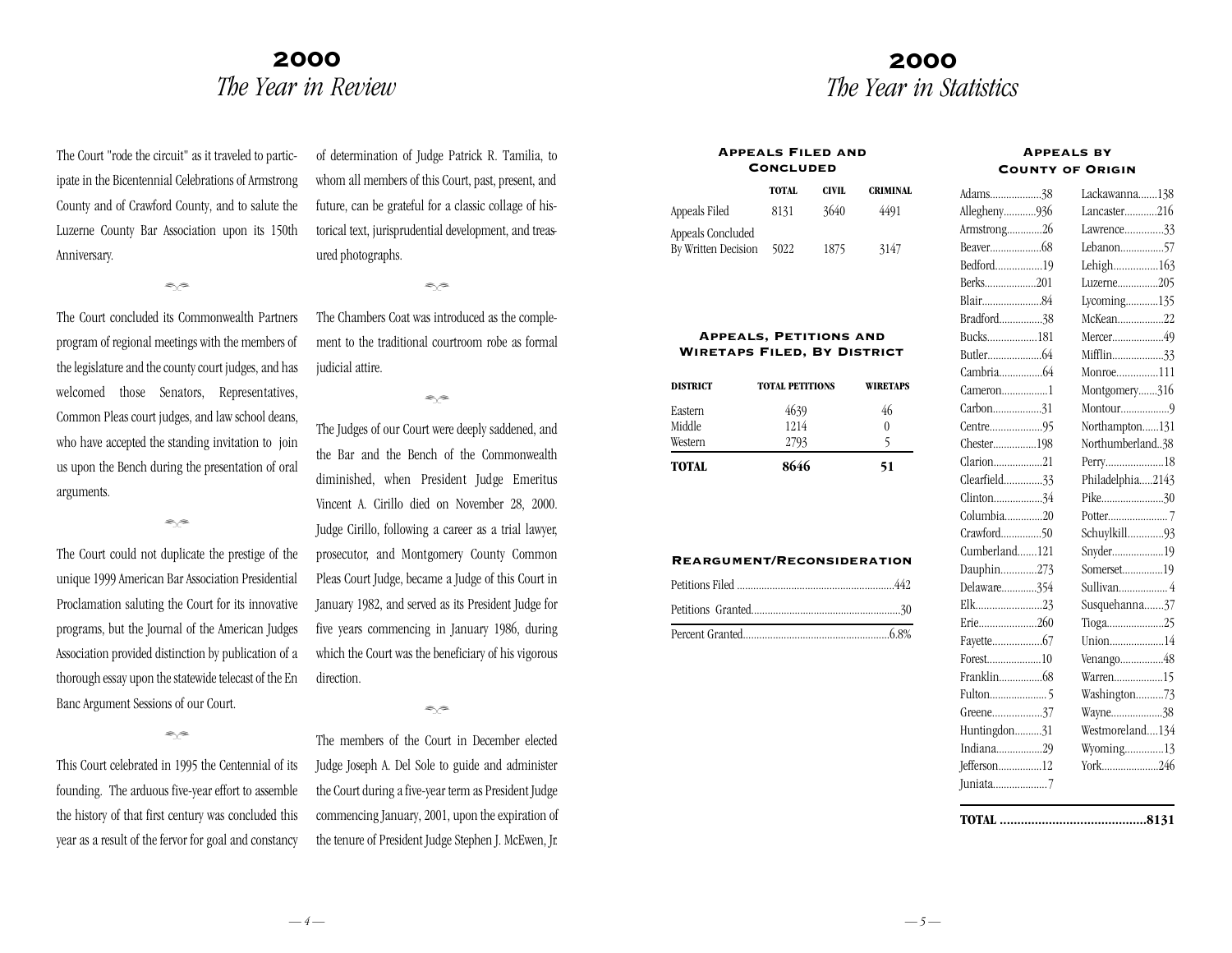# 2000 *The Year in Statistics*

# 2000 *The Year in Statistics*

### Appeals by Type of Case

| Action to Quiet Title21        |                                                 |
|--------------------------------|-------------------------------------------------|
|                                | Estate/Probate/Wills/Intestate98                |
| Aggravated Assault396          |                                                 |
|                                | Habeas Corpus20                                 |
|                                |                                                 |
|                                |                                                 |
|                                | Indecent Assault50                              |
| Attempted Murder26             | Involuntary Deviate Sexual                      |
|                                |                                                 |
| Child Support148               | Involuntary Termination of<br>Parental Rights79 |
|                                |                                                 |
| Controlled Substance576        | Legal Malpractice27                             |
| Corruption of Minors42         | Medical Malpractice128                          |
| Criminal Conspiracy70          | Mortgage Foreclosure56                          |
| Custody / Visitation188        | Motor Vechicle Accident76                       |
|                                |                                                 |
|                                | Murder 1241                                     |
| Disorderly Conduct32           |                                                 |
|                                |                                                 |
| Driving Under the Influence200 | Possession of an                                |
|                                | Instrument of Crime22                           |

| Post Conviction Relief Act131       |
|-------------------------------------|
| Protection from Abuse Act39         |
|                                     |
| Receiving Stolen Property42         |
| Recklessly Endangering              |
| Another Person41                    |
|                                     |
| Spousal Support75                   |
| Summary Offense/Conviction48        |
| Termination of<br>Parental Rights27 |
| Terroristic Threats42               |
|                                     |
|                                     |
| Uniform Firearms Act46              |
| Vehicle Violations124               |
| Other Civil*1346                    |
|                                     |
| <b>TOTAL8131</b>                    |
|                                     |
|                                     |

*\* Includes appeals originally classified as "other" as well as appeals originally classified in categories with fewer than 20 appeals filed in 2000.*

|                           | <b>OPINIONS FILED</b> |              |                        |
|---------------------------|-----------------------|--------------|------------------------|
| Published Opinions        | <b>TOTAL</b><br>387   | CIVIL<br>238 | <b>CRIMINAL</b><br>149 |
| Non-Published<br>Opinions | 4447                  | 1543         | 2904                   |

**TOTAL 4834 1781 3053**

# Dispositions by Type

| <b>TOTAL</b>                  | 7165                 | 3071          | 4094                    |
|-------------------------------|----------------------|---------------|-------------------------|
| By Order or<br>Discontinuance | 2143                 | 1196          | 947                     |
| <b>By Written Decision</b>    | <b>TOTAL</b><br>5022 | CIVIL<br>1875 | <b>CRIMINAL</b><br>3147 |

## Superior Court Treatment of Cases from Courts of Common Pleas

|                                       | <b>Cases Decided by</b><br><b>Published Opinion</b> | %    | <b>Cases Decided by</b><br><b>Unpublished Opinion</b> | %    | Total<br><b>All Cases</b> | %    |
|---------------------------------------|-----------------------------------------------------|------|-------------------------------------------------------|------|---------------------------|------|
| Affirmed                              | 255                                                 | 55.9 | 3681                                                  | 80.6 | 3936                      | 78.3 |
| Reversed                              | 134                                                 | 29.4 | 537                                                   | 11.7 | 671                       | 13.3 |
| Affirmed in Part/<br>Reversed in Part | 52                                                  | 11.4 | 132                                                   | 2.9  | 184                       | 3.7  |
| Quashed/Dismissed/<br>Transferred     | 14                                                  | 3.1  | 170                                                   | 3.7  | 184                       | 3.7  |
| Other                                 | 1                                                   | 0.2  | 46                                                    | 1.0  | 47                        | 1.0  |
| Total                                 | 456                                                 |      | 4566                                                  |      | 5022                      |      |

### Supreme Court Treatment of Superior Court Cases

# **ALLOCATURS: CASES FILED AND CONCLUDED**

### **DISPOSITION OF APPEALS FROM SUPERIOR COURT CASES**

| Total Allocatur Petitions Filed<br>in 1999 from Superior Court Decisions1855 | Re               |
|------------------------------------------------------------------------------|------------------|
|                                                                              | Aff              |
|                                                                              | Ot.              |
|                                                                              | To<br>$*j$       |
|                                                                              | $\boldsymbol{i}$ |

| * Includes affirmed/reversed, dismissed,<br>improvidently granted, vacated and withdrawn. |  |
|-------------------------------------------------------------------------------------------|--|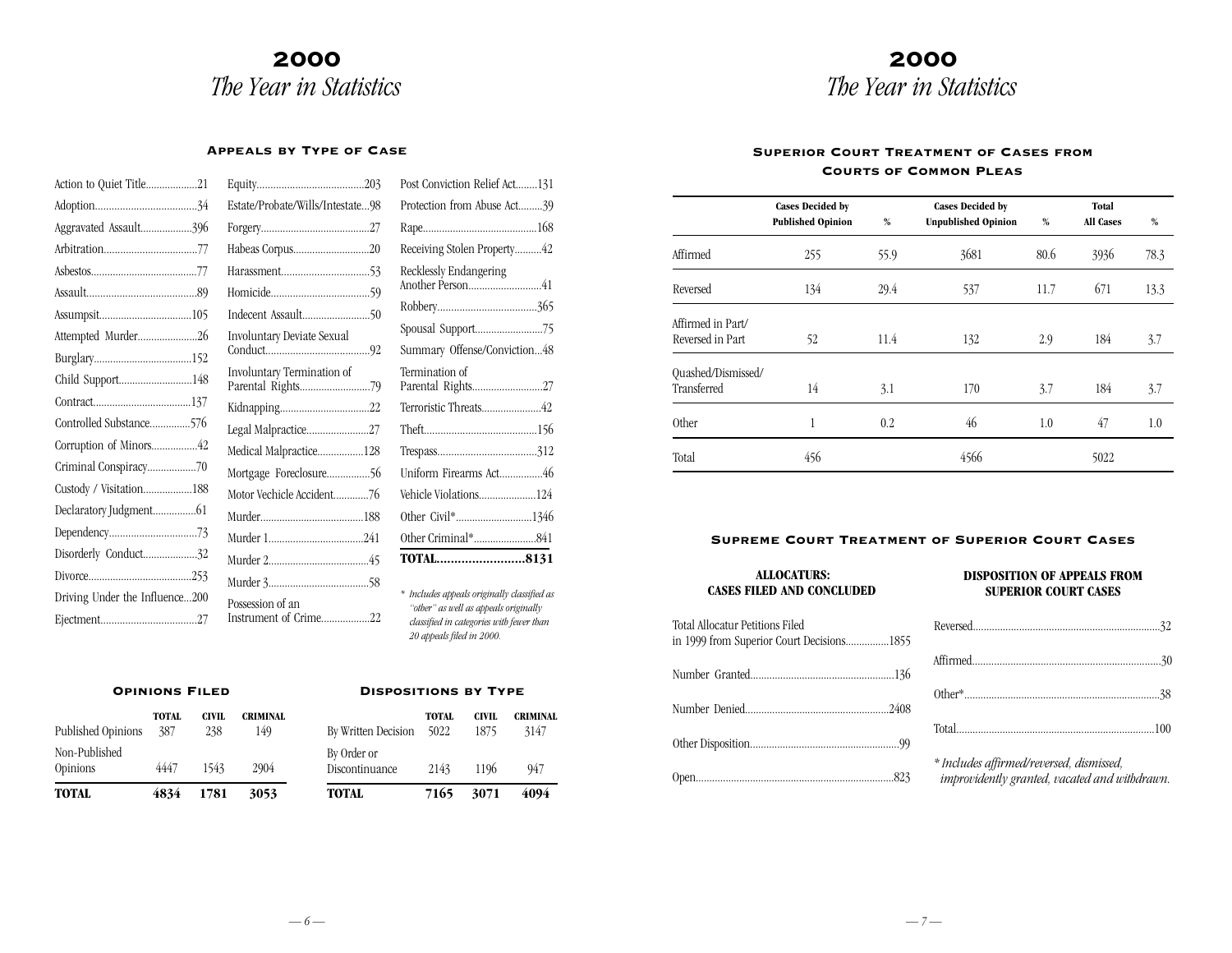### IN MEMORIAM

*President Judge Emeritus Vincent A. Cirillo 1927 - 2000*



President Judge Emeritus Vincent A. Cirillo was an epochal figure in Pennsylvania jurisprudence as well as upon the Pennsylvania Superior Court. All of those who have been his colleagues at the Bar and his associates upon the Bench embrace his memory warmly and fondly in thoughts and expressions which spring from a deep well of admiration, respect, and affection for with us, he was our colleague – and for us, he was and is our ideal.

Judge Cirillo was a splendid Judge, for he was patient teacher, kindly counselor, careful thinker, and wise scholar. As much as we, as colleagues, were the beneficiaries of his special insight, he particularly enriched us by a gentle and pure spirit committed powerfully to that which is fair and just in government affairs and human relations.

Judge Cirillo realized that, if the law is to remain the repository of the traditional values, the Bench must not only be enlightened, its Judges must be resolute. Literature, and even history, lesson the need for the steadfast. The clever inspire respect, but the steadfast are inspiration. And Judge Cirillo was every bit of that.

As President Judge of this Court, he blazed a path into and through the Information Age and, in a sense, his bold instinct for molding technology to the crushing inventory of this Court became the curve for electronic administration of appellate courts elsewhere.

While, as a lawyer, he was renowned for his skill and intensity as an advocate, and, as a Judge, for his gifted insight, it is the memory of his joyful embrace of life and fervor in friendship that will most enrich his memory among all who knew him.

The Bar and Bench of Pennsylvania are diminished by his departure.

### PRESIDENT JUDGE STEPHEN J. McEWEN, JR.

President Judge Stephen J. McEwen, Jr. commenced service on the Superior Court in 1981 after appointment by Governor Dick Thornburgh, was elected to a full ten-year term in November, 1981, was retained for a further ten-year term in the general election of November, 1991, and was elected President Judge by the members of the Superior Court for a five-year term commencing January, 1996.

While a Judge on the Superior Court, he was twice appointed by the Pennsylvania Supreme Court to the Board of Judicial Inquiry and Review, and in 1996, was appointed by Governor Tom Ridge to the Court of Judicial Discipline and elected President Judge by the members of that Court.

Judge McEwen pursued his study of the law at St. Joseph's College and the University of Pennsylvania Law School, and upon completion of graduate study was awarded, in 1986, the degree of Master of Laws by the University of Virginia Law School.



Judge McEwen, a native of Upper Darby, was an active trial lawyer during twentythree years of private practice, and was District Attorney of Delaware County from 1967 through 1976. He served as General Counsel for the Pennsylvania District Attorneys Association and, for ten years commencing in 1975, was a Professor of Trial Advocacy at Villanova University Law School. In 1997 he published *Not Even Dicta*, a collection of judicial/personal

lessons in the law. Judge McEwen has lectured at various law schools and universities, and PBI seminars. He authored articles published by the St. John's Journal of Legal Commentary, the Notre Dame Journal of Law, Ethics, and Policy, the Dickinson Law Review, and the Philadelphia Legal Intelligencer, and Court Review, the Journal of the American Judges Association, and has been awarded Honorary Doctorates by deSales University, Widener University Law School, and the University of Scranton.

# JUDGE JAMES R. CAVANAUGH

Judge James R. Cavanaugh was born on August 26, 1931 in Philadelphia. He received his Bachelor of Science degree from St. Joseph's College and his J.D. from the University of Pennsylvania Law School

Judge Cavanaugh has served as chairman of the advisory committee of the Prisoner's Family Welfare Association and as director of the Counseling or

Referral Agency. Judge Cavanaugh was a director of the Philadelphia Bicentennial Committee. In addition, Judge Cavanaugh has served as Chairman and founding member of the Advisory Board of the Self-Help program, is a member of the Board of Managers of the Catholic Philopatrian Literary Institute and served as President of the St. Joseph's University Law Alumni.

The Judge has also served on the Governor's Justice Commission Regional Board, the Pennsylvania Board of



Judicial Inquiry and Review, and the executive committee of the Pennsylvania Conference of State Trial Judges.

Judge Cavanaugh became a commissioned judge on the Philadelphia Court of Common Pleas in 1969, and was appointed to the Superior Court in August of 1979. He was elected to the Superior Court in November of the same year. In April, 1991, Judge Cavanaugh

moved his chambers from Philadelphia to West Chester in Chester County, Pa. In West Chester he is a member of the Italian Social Club, Monsignor Henry C. Schuyler Knights of Columbus Council 1333, Rotary International and The Benevolent and Protective Order of Elks Lodge No. 853. Judge Cavanaugh was retained in the retention election of November, 1999.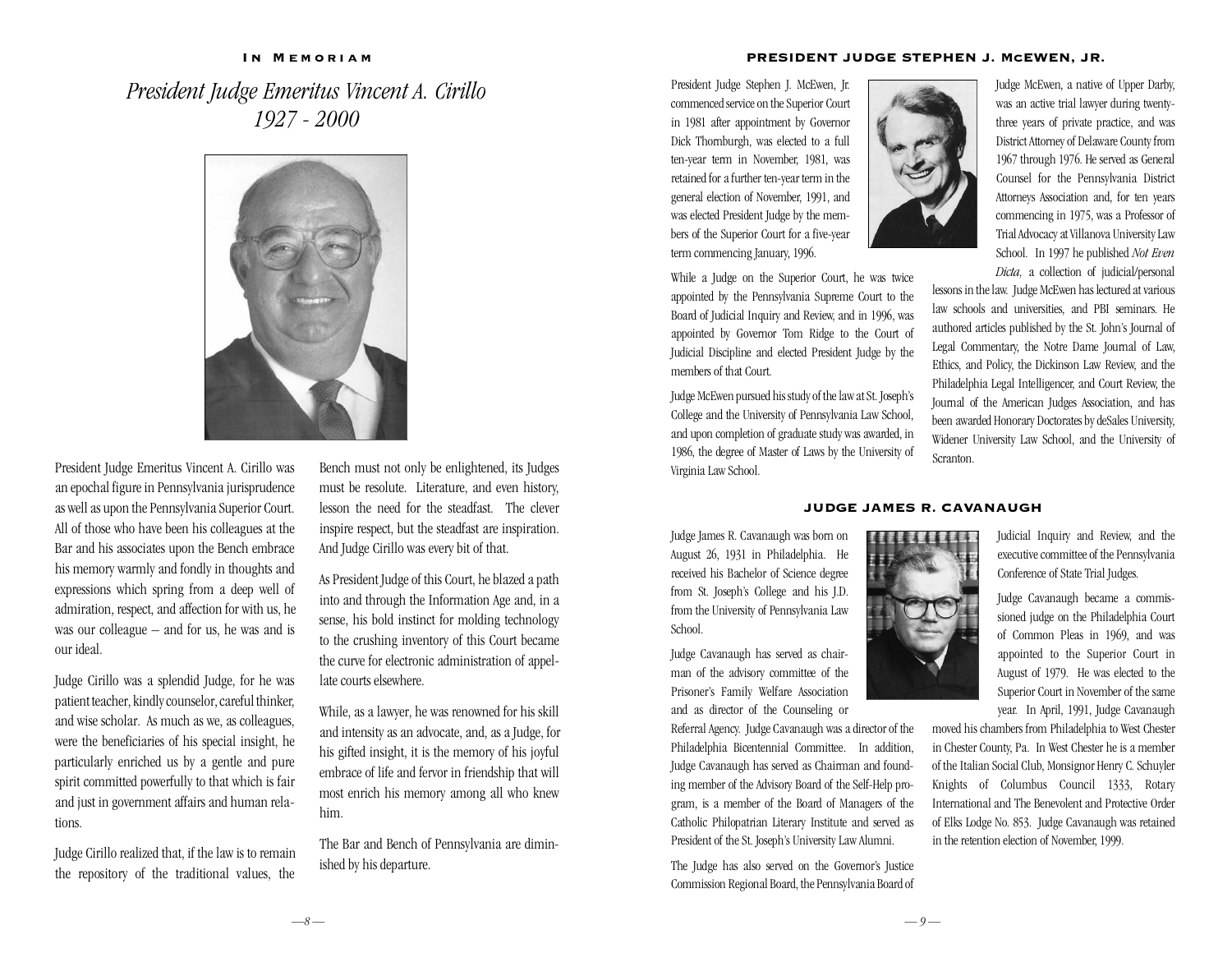### JUDGE JOSEPH A. DEL SOLE

Judge Joseph A. Del Sole was born on November 16, 1940, in Pittsburgh. He has a Bachelor of Science degree in Mechanical Engineering from Carnegie Institute of Technology (now Carnegie Mellon University); an LL.B. from Duquesne University School of Law; and an L.L.M. from the University of Virginia School of Law. He is a member of the Century Club of Distinguished Alumni of

Duquesne University and received the 1988 President's Award from the Pennsylvania Trial Lawyers Association.

Judge Del Sole co-authored "The Demise of Fair Trade in Pennsylvania" which appeared in the Duquesne University Law Review and is the author of "Appellate Review in a Sentencing Guidelines Jurisdiction: The Pennsylvania Experience." 31 Duq. L. Rev. 479



(1993). He is a member of the Supreme Court Statewide Steering Committee on Computer Automation and is Chairman of the Common Pleas Court Implementation Project, designing an automation system for the trial courts of Pennsylvania. Further, he was instrumental in spearheading the Superior Court's computerization and statistical development programs. He

was a member of the former Judicial Inquiry and Review Board and was the first Chairman of the Judicial Conduct Board.

He was appointed to the Allegheny County Court of Common Pleas in 1978 and elected to a full term in 1979. He was elected to the Superior Court in 1983, and retained for a second term in 1993. Judge Del Sole's chambers are in Allegheny County.

### JUDGE JOHN T. J. KELLY, JR.

Judge John T. J. Kelly, Jr., is a graduate of LaSalle University (B.S., 1956) and Creighton Law School (LL.B., 1961); he is admitted to practice in Pennsylvania and Nebraska.

Before coming to the bench, Judge Kelly served as Deputy Secretary, of Labor and Industry (1980-1985); trial lawyer, Philadelphia Public Defenders Association (l972-l978); Assistant to the

Lieutenant Governor of Pa., Assistant to the President of the Pa. Constitutional Convention (1967-1971); Assistant Attorney General, Chief Counsel Department of Public Welfare (1963-1966). He has also been a private attorney, political consultant, and campaign director.

Judge Kelly is a member of The Pennsylvania Society,

The Brehon Society, YMBA Society, American Bar Association, Pennsylvania Bar Association, the Montgomery County Bar Association, the Nebraska Bar Association, the Pennsylvania Conference of State Trial Judges, and Knights of Columbus. He was honorably discharged from the United States Army (1952-1954).

Judge Kelly was elected to the Superior Court as the nominee of both the Republicans and the

Democrats in 1985 and was retained for a second term in 1995. He was appointed to a four year term on the Judicial Inquiry and Review Board commencing on December 9, 1988. His chambers are in Philadelphia.

### JUDGE ZORAN POPOVICH

Judge Zoran Popovich was born on February 4, 1931, in Akron, Ohio. He received his Bachelor of Arts from the University of Pittsburgh in 1954 and his LL.B. from the University of Pittsburgh Law School in 1957. He was on active duty with the United States Air Force



from 1951-53. Judge Popovich was elected to the Court of Common Pleas of Allegheny County in 1973. In 1980, he was appointed to the Superior Court, and he was elected to a full ten-year term in 1985.

# JUDGE JUSTIN MORRIS JOHNSON

Justin Morris Johnson was appointed to the Superior Court in 1980 and elected to a ten-year term in 1985. His chambers are in Pittsburgh.

Judge Johnson was born at Wilkinsburg on August 19, 1933. He received his A.B. and J.D. degrees from the University of Chicago and has attended the Graduate Program for Judges at the University of Virginia. His active mili-

tary duty, 1954-59, and his reserve duty 1963-73, including two active duty flights into Vietnam during 1971, were with the United States Air Force as an aircraft commander.

In March, 1989, Judge Johnson completed twenty years service on the Pennsylvania Board of Law Examiners, the last six as its chairman. He served on the Board of Managers of the National Conference of Bar Examiners from 1984 to 1989. From 1977 until his appointment to the bench, he was a member of the Pennsylvania Crime Commission. Judge Johnson sat upon the Permanent Judicial Commission of the



General Assembly, Presbyterian Church (U.S.A.) from 1981 to 1989. He completed a six-year term on the Advisory Committee on the Constitution of that national, churchwide body in June, 1996. In August, 1993, Judge Johnson was appointed to a two-year term on the newly-established Court of Judicial Discipline by then Acting Governor Mark S. Singel.

Judge Johnson served for five years as an Adjunct Professor, Duquesne University School of Law. He has served as chairman of Hearing Committee 4.11, Disciplinary Board of the Supreme Court of Pennsylvania, and is a Past President and Director of Neighborhood Legal Services Association (Pittsburgh). He is an active member of the American Bar Association, the National Bar Association, the Pennsylvania Bar Association, the Homer S. Brown Law Association and a Fellow of the American Bar Foundation.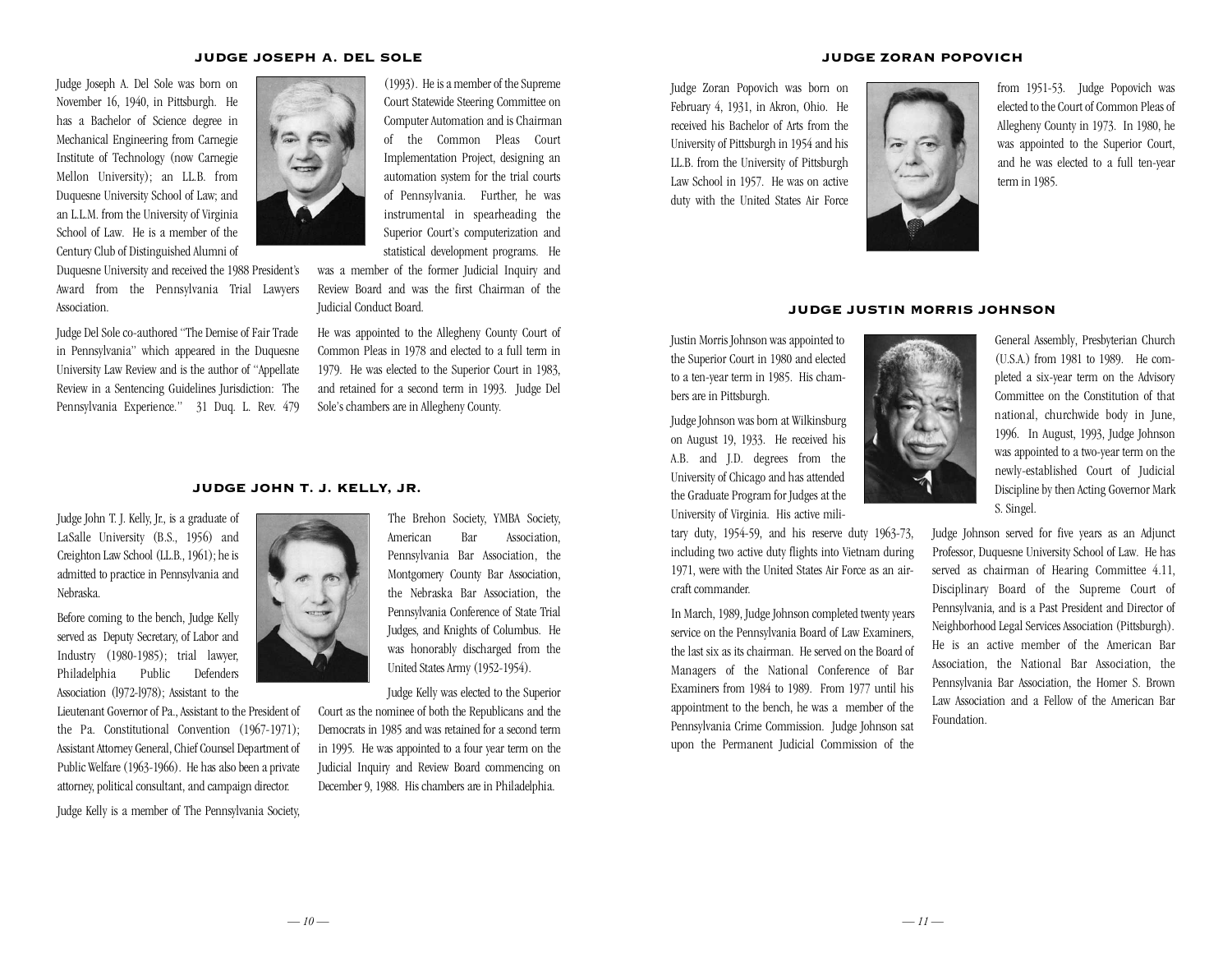### JUDGE JOSEPH A. HUDOCK

Judge Joseph A. Hudock was born in Greensburg, Pennsylvania on November 21, 1937. He was educated at St. Vincent College (B.A.) and Duquesne University School of Law (J.D.). He served in the United States Navy Judge Advocate Generals Corps from 1963 to 1967, and then practiced law in Greensburg for 11 years.

He was elected to the Court of Common

Pleas of Westmoreland County and served for 12 years before being elected to the Superior Court in November, 1989.

He has been actively involved for many years with the Advisory Board of the Salvation Army, Rotary Club, Boy Scouts, Community Nursing Service, and the United



Way of Central Westmoreland, serving at one time as campaign manager and president of the latter.

He has been a member of the Regional Planning Council of the Governor's Justice Commission, the Latrobe Area Task Force of the Diocese of Greensburg, and the Alumni Council of St. Vincent College. In 1987 he was awarded the St. Vincent College "Alumnus of

Distinction Award". He presently is a member of the Editorial Board of "The Practical Litigator", and past president of the Westmoreland American Inn of Court.

Judge Hudock is married to the former Rita Giegerich, and they have four children, Joseph, Jr., Ann, Daniel and Mary. His chambers are in Greensburg.

### JUDGE J. MICHAEL EAKIN

Judge J. Michael Eakin was elected to a ten-year-term as a Superior Court judge in November, 1995. Born in Mechanicsburg, Pennsylvania on November 18, 1948, Judge Eakin graduated from Franklin & Marshall College in 1970 and earned a J.D. from the Dickinson School of Law in 1975.

From 1975 to 1983, Judge Eakin served as an assistant district attorney in

Cumberland County, and in 1983 was elected District Attorney, an office in which he served until 1995. He also maintained a private law practice from 1980 to

1989. Judge Eakin served on the executive committee of the Pennsylvania District Attorneys Association for seven years, and in 1992-93, served as president of that organization. He also served on the board of directors and as president of the Pennsylvania District Attorneys Institute, and on the Criminal Law Symposium Planning Committee of the Pennsylvania Bar

Institute. He is currently Chair of the Pennsylvania Supreme Court Criminal Rules Committee.

# JUDGE MICHAEL T. JOYCE

Judge Michael T. Joyce was born Feb. 24, 1949 in Pittsburgh. He received his B.A. from the Pennsylvania State University in 1973 and was awarded a J.D. from the Franklin Pierce Law Center in 1977. Judge Joyce served as a staff sergeant, U.S. Army Intelligence, from 1967-70. He served with the 25th Infantry Division in Vietnam from 1969-70 and was decorated three times.

He was awarded the Bronze Star Medal and two Army Commendation Medals. He was a Presidential Law Clerk in the White House in 1975, and maintained a private practice from 1977-85. He was appointed judge, Erie County Court of Common Pleas in July 1985 after winning both the Republican and Democratic primaries. He was then elected to a tenyear term in November 1985, and retained for an addi-



tional term in November 1995.

The Judge is a member of the Pennsylvania Trial Judges Association, American Judicature Society, the Domestic Relations Association of Pennsylvania, Vietnam Veterans of America, Veterans of Foreign Wars, Vietnam Veterans of Pennsylvania, American Legion, Millcreek Youth Athletic Association and serves as an

Explorer leader, Boy Scouts of America. He was elected a judge of the Superior Court in November 1997.

Judge Joyce has two sons, Timothy, a 1999 graduate of the University of Notre Dame who is currently a naval submarine officer, and Robert, who is currently a junior at the University of Notre Dame.

Kate Ford Elliott was born June 8, 1949, in Pittsburgh, the daughter of Dr. John M. and Loretto O'Toole Ford. She attended the University of Pittsburgh, where, in 1971, she earned a B.A. in Education (cum laude). Duquesne University, M.S. in Education, 1973; Duquesne University School of Law, Evening Division, J.D. 1978.

A member of the Allegheny County, Pennsylvania and American Bar

Associations, Judge Ford Elliott is also Past Chairperson, Allegheny County Appellate Practice Committee, a member of the ABA Judicial Administration Division, and Vice Chair of the Pennsylvania Futures Commission on Justice in the 21st Century established by the Pennsylvania Supreme Court. She is a Fellow of the American Bar Foundation, a member of the National Association of Women Judges, the Women's Bar Association of Western Pennsylvania, the American Inn of Court, Pittsburgh



JUDGE KATE FORD ELLIOTT

Chapter, the Matrimonial American Inn of Court, and the American Judicature Society. She has served on the Executive Board of the ABA Committee of Appellate Staff Attorneys and is a frequent lecturer on issues of Appellate Practice and Procedure.

Judge Ford Elliott was employed as a reading specialist by the Pittsburgh Board of Education from 1971 to 1977. She served as a Law Clerk to Senior

Judge Harry M. Montgomery, Superior Court of Pennsylvania, 1977-1980; Administrative Assistant to then-President Judge William F. Cercone, Superior Court of Pennsylvania, 1980-1982; Chief Staff Attorney, Superior Court of Pennsylvania, 1982-1988; and as a lawyer with the firm Kirkpatrick and Lockhart, 1988- 1989. She was elected Judge of the Superior Court of Pennsylvania in November, 1989.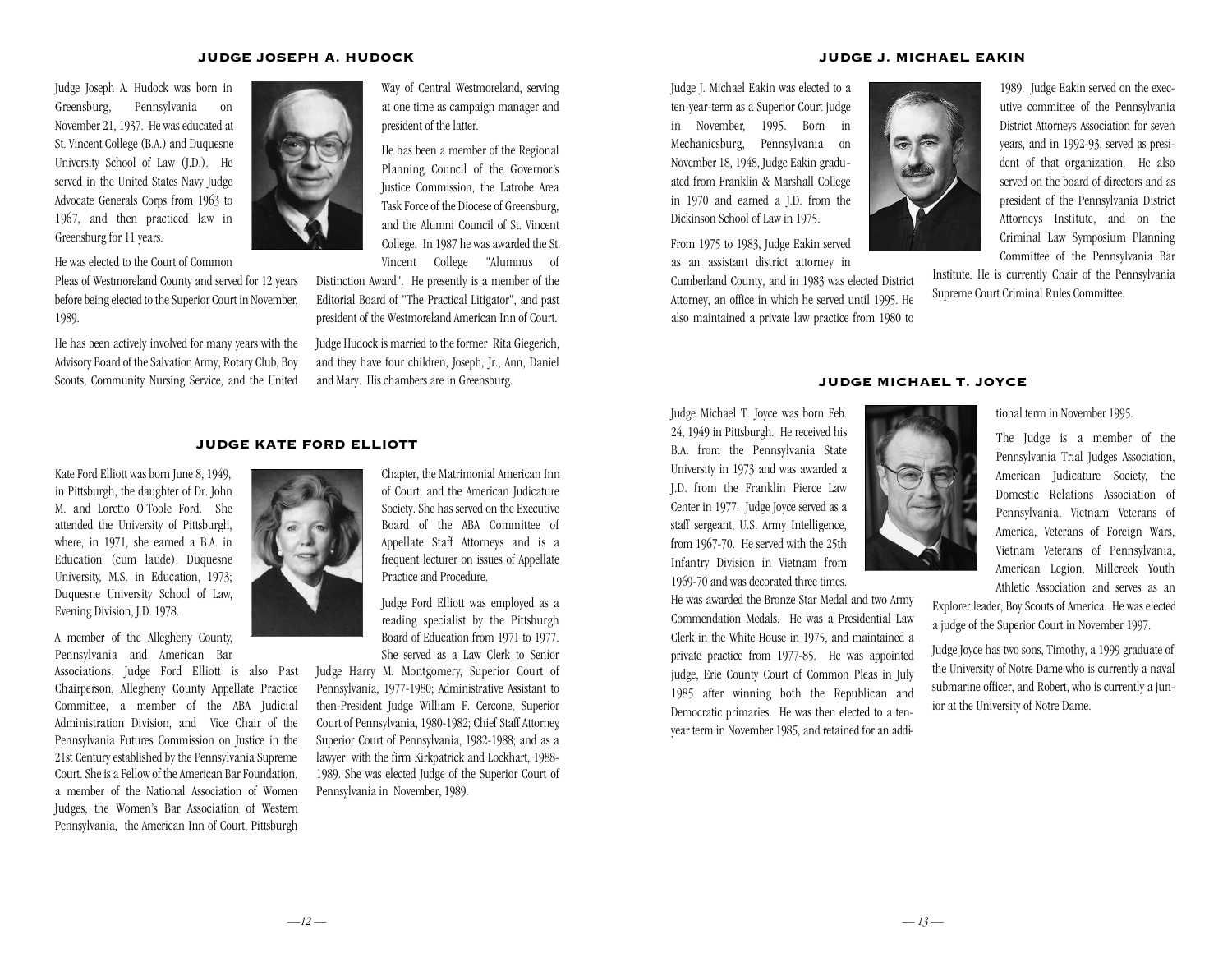### JUDGE CORREALE F. STEVENS

Judge Correale F. Stevens was born in Hazleton. Judge Stevens graduated from Pennsylvania State University with a Bachelor of Arts degree in 1964, and from Dickinson School of Law with a J.D. in 1972. While in law school, he was an associate editor of the Dickinson Law Review.

Judge Stevens was engaged in the private practice of law, served as Hazleton

City Solicitor from 1976-79 and Hazleton City Authority Solicitor from1979-84. He was named Outstanding Young Pennsylvanian by the state Jaycee



organization and served on the executive board of the Wilkes-Barre Law and Library Association.

In 1980, Judge Stevens was elected to the Pennsylvania House of Representatives, and was re-elected in 1982, 1984 and 1986. In 1987 he was elected District Attorney of Luzerne County, and in 1991 he was appointed to the Court of Common Pleas of Luzerne County and

elected to a full term that same year. In November 1997, Judge Stevens was elected to the Superior Court.

#### JUDGE JOHN L. MUSMANNO

Judge John L. Musmanno was born March 31, 1942, in McKees Rocks. He received a Bachelor of Arts degree from Washington & Jefferson College in 1963, graduating Phi Beta Kappa, and a Juris Doctor from Vanderbilt University School of Law in 1966, where he was assistant editor of the Vanderbilt Law Review.

Judge Musmanno is a member of the

Allegheny County Bar Association; an honorary master, American Inns of Court, Pittsburgh chapter; member, ISDA, Sons of Italy, and the Italian Heritage Society.



He received the President's Award, Pennsylvania Trial Lawyers Association in 1991, and the Academy of Trial Lawyers of Allegheny County award in 1993.

He maintained a private law practice, 1966-81, was elected district justice, 1970-81 (specially assigned city court magistrate 1970-73); elected judge, Allegheny Court of Common Pleas,

1982-90; and was the administrative judge, civil division, Allegheny Court of Common Pleas, 1990-97. In November 1997, he was elected to the Superior Court.

### JUDGE JOAN ORIE MELVIN

Judge Joan Orie Melvin, elected to the Superior Court in 1997, was born in Pittsburgh, and graduated from the University of Notre Dame and the Duquesne University School of Law. Judge Orie Melvin served as corporate counsel and in private law practice, concentrating in civil litigation, before she was appointed a Magistrate in the City of Pittsburgh Municipal Court in

1985, and as Chief Magistrate in 1987, where she established Pennsylvania's first Domestic Violence Court and innovative sentencing alternatives for non-violent indigent or juvenile offenders.

In 1990, Judge Orie Melvin was appointed Judge of the Allegheny County Court of Common Pleas and



elected to a full term in 1991, and served in the civil, criminal and family divisions.

Judge Orie Melvin is a member of the Allegheny County, Pennsylvania, and American Bar Associations. She has served as President of the Allegheny County Prison Board, as a member of the Board of Directors of the Vincentian Home and of the United

Way Community Committees. She was the recipient of the YMCA of Greater Pittsburgh Leadership Award and has also been named Woman of the Year by organizations of Duquesne University and Carlow College.

### JUDGE MAUREEN E. LALLY-GREEN

Judge Maureen E. Lally-Green was born in Sharpsville, Mercer County. She graduated from Duquesne University with a B.S. in Secondary Education, Mathematics (1971) and its School of Law (1974).

Judge Lally-Green has been an associate with a private law firm in Pittsburgh, counsel to the Commodity Futures Trading Commission (Washington,

D.C.) and to Westinghouse Electric Corporation (now CBS), a consultant to a Justice of the Pennsylvania Supreme Court, and a full-time Professor of Law at Duquesne's School of Law. In 1998, she was appointed to the Superior Court and, in 1999, was elected for a term of ten years.

The Judge is, among other things, a member of the Gender Committee of the Supreme Court's Racial and Gender Equity Committee, the Pennsylvania Bar



Association's Commission on Women in the Profession, and the Allegheny County Bar Association's Board of Directors. She continues as an adjunct professor at Duquesne's Law School and annually teaches in various law-related programs in Pennsylvania and in Ireland. She is published in various law reviews. In the past, she has served the Supreme Court, Butler County, Cranberry Township and

the Pittsburgh Diocese in various capacities.

She has been recognized for her achievements: Who's Who in America; Who's Who in American Law; Who's Who Among American Women; Who's Who in Emerging Leaders; Woman of the Year (Duquesne Women Law Students); and, Fellow in International Development, W.K. Kellogg Foundation.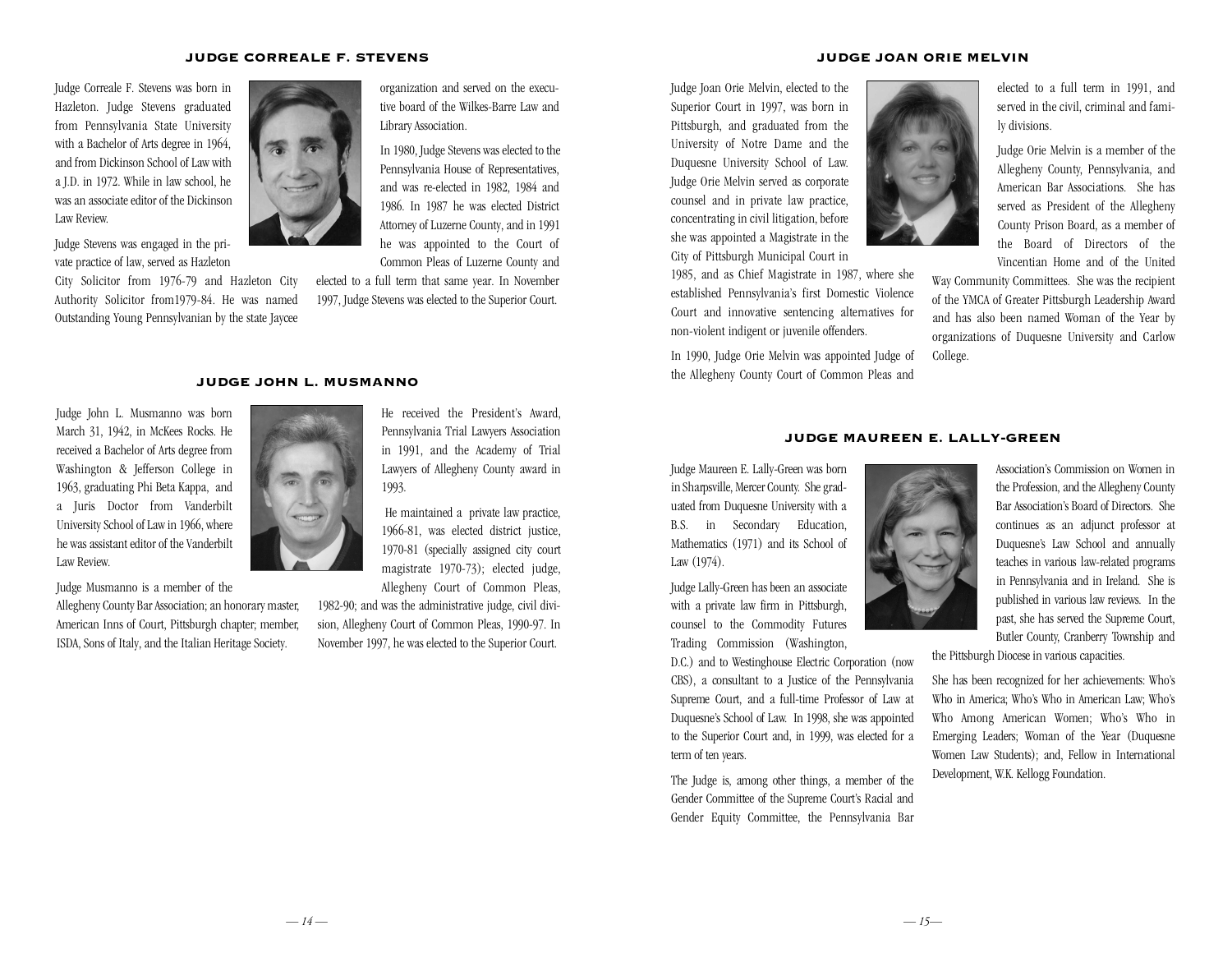### Judge Debra McCloskey Todd

Judge Debra McCloskey Todd was born in Ellwood City on October 15, 1957, the daughter of the late Harry and Blanche McCloskey. She is a 1979 Honors graduate of Chatham College and a 1982 Law Review graduate of the University of Pittsburgh School of Law. From 1982 through 1987, Judge Todd was an inhouse litigation attorney for USX Corporation. She maintained a trial

practice in the City of Pittsburgh from 1987 to 1999 with an emphasis in complex civil litigation. She is an elected member of the Academy of Trial Lawyers of Allegheny County and an alumna and former board member of the Leadership Pittsburgh Program. From 1989 through 1999 Judge Todd served as a Court-Appointed Special Master for the Allegheny County



Court of Common Pleas. She is a member of the Allegheny, Pennsylvania and American Bar Associations, as well as the Pennsylvania Bar Association's Commission on Women in the Profession.

Judge Todd has been a lecturer and panelist for continuing legal education programs on trial procedures and practice, and is an instructor for the National

Institute for Trial Advocacy.

Judge Todd was elected to the Superior Court in November 1999, and commenced service on the Court in January 2000. Her chambers are in Pittsburgh.

Judge Todd and her husband Stephan K. Todd reside in Pittsburgh. They have one daughter.

### SENIOR JUDGE JOHN P. HESTER

Judge John P. Hester is a native of McKeesport, Allegheny County. He received his B.A. from Duquesne University and his J.D. from the Law School of the University of Pittsburgh.

Judge Hester has lectured at the Institute of Legal Medicine at the University of Rome, and at the International Institute of Comparative Law in Rome. He has served as a trustee of Mercy Hospital and

the Mercy Hospital Foundation. He is the recipient of the Saint Thomas More Award, and was selected by Duquesne University as one of the University's one hundred outstanding graduates. He was an original member of the Allegheny County Hospital Financing Authority where he served as Vice President. He is



President of the Stephen Foster Community Center and the C.Y.A. He is Chairman of the Allegheny District Chapter of the National Multiple Sclerosis Society.

Judge Hester served on the Court of Common Pleas of Allegheny County from 1960 to 1977 and as administrative judge of that court during 1976 and 1977. Prior to ascending the

bench, he had been a Deputy Attorney General. He was elected to the Superior Court of Pennsylvania in 1977 and served the Commonwealth in that capacity until his retirement in 1983 when he was designated as a senior judge by the Supreme Court. Judge Hester's chambers are in Pittsburgh.

# SENIOR JUDGE JOHN G. BROSKY

Judge John G. Brosky was born on August 4, 1920. He graduated from the University of Pittsburgh and received his LL.B and his J.D. from the University of Pittsburgh Law School and Honorary Doctorate of Public Service Degree in 1996 from LaRoche College.

Judge Brosky serves on the Board of Visitors of the Law School, University of

Pittsburgh; the Family Law Section and Professionalism Committee, Pennsylvania Bar Association; Appellate Practice Committee, Allegheny County Bar Association, and is a Fellow of the Pennsylvania Bar Foundation and a Fellow of the American Academy of Matrimonial Lawyers. Judge Brosky is Past President of the Pennsylvania Conference of State Trial Judges, Past National President of the Air Force Association and among his awards are the St. Thomas More Award in 1989, the George Washington Honor Medal from Freedoms Foundation at Valley Forge in 1990, Kosciuszko Foundation in 1991, Man of the Year, Law and



Government, by Vectors/Pittsburgh, in 1994, the Pride in Pennsylvania Award by Commissioners of Allegheny County, 1995, and the Dr. Samuel Francis School of Law Award, 2000.

Judge Brosky is named in Who's Who in American Law, International Who's Who of Intellectuals, and Men of Achievement.

Judge Brosky served in the South Pacific during World War II and retired as a Major General in the Pennsylvania Air National Guard. He and his wife, Rose, have three children, John, David and Carol.

Judge Brosky was appointed to the Allegheny County Court in 1956; in 1960 appointed to the Allegheny County Court of Common Pleas and elected a full term in 1961. He was reelected in 1971. Judge Brosky served as Administrative Judge of the Family Division from 1970 until he was elected to the Superior Court in 1980. His chambers are in Pittsburgh.



PRESIDENT JUDGE EMERITUS WILLIAM F. CERCONE

As Assistant District Attorney of Allegheny County Judge Cercone successfully prose-

in the Pacific.

cuted Steve Nelson, one of the communists responsible for turning over atomic bomb secrets to Communist Russia. He is a past president of the Pennsylvania Judicial Board of Inquiry and Review.

He was a judge on the Court of Common Pleas of Allegheny County from 1956-68. Elected to the Superior Court in 1968, he became President Judge on January 2,



American Judicature Society study of the work of the Superior Court. The report stated, "The Pennsylvania Superior Court has for some years been one of the most overworked appellate courts in America in terms of caseload and number of written opinions per judges per year…it is evident that the judges of the court have had as much work to do, and have evidently done

as much work as human beings reasonably could be expected to do." As a result of Judge Cercone's efforts, the people of Pennsylvania approved, by referendum and the legislature by law, an increase in the court of eight additional members.

Judge Cercone and his wife Amelia have 8 children and 9 grandchildren.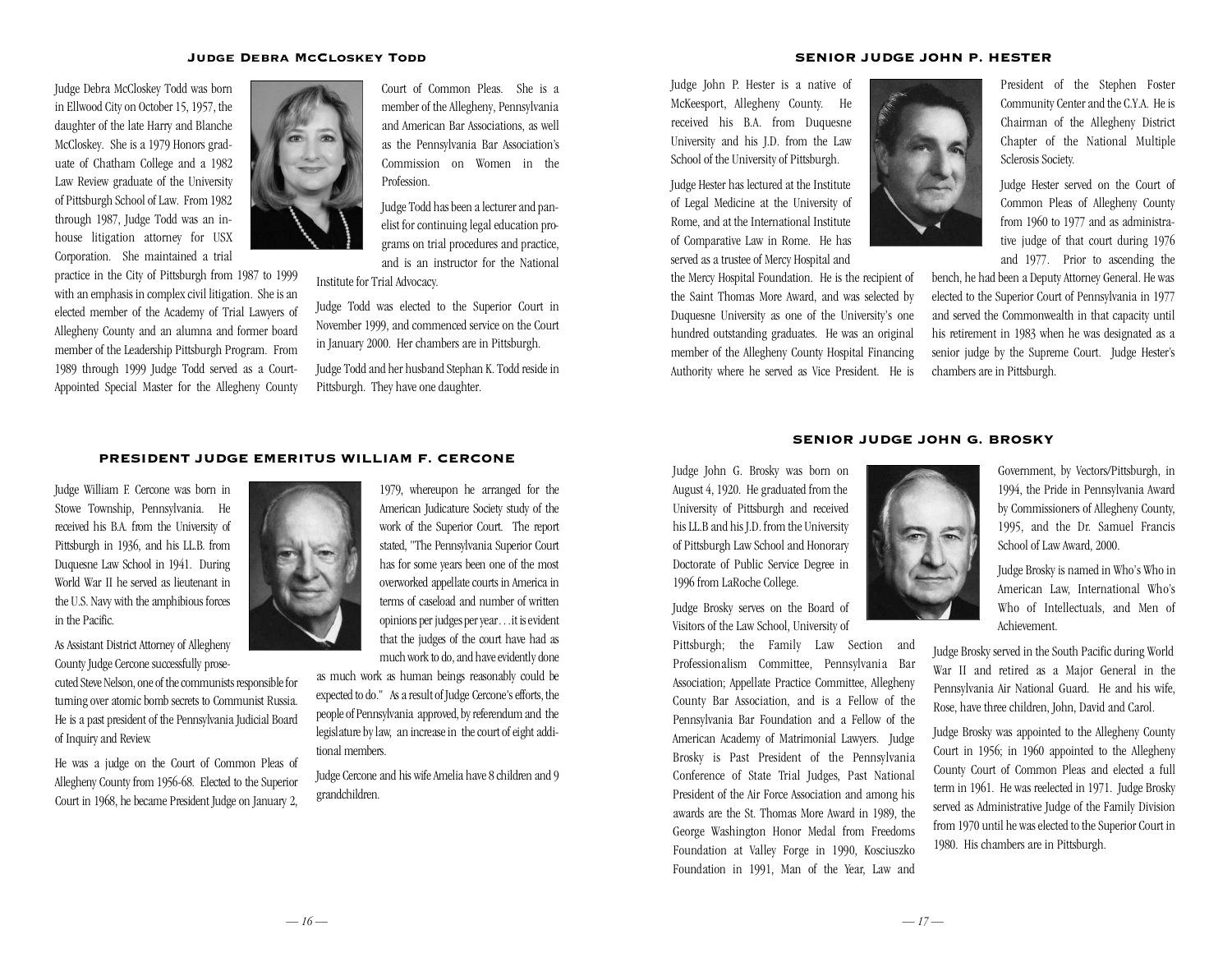### SENIOR JUDGE PETER PAUL OLSZEWSKI

Judge Peter Paul Olszewski, of Wilkes-Barre, Pennsylvania, graduated from Wyoming Seminary, Lafayette College, and St. John's University School of Law. He is a member of Pi Delta Epsilon (honorary collegiate journalism fraternity). Instructor, King's College, Wilkes-Barre, "Constitutional Limitations on Evidence in Criminal Cases" - 1969-70. During World War II, Judge Olszewski served

with the United States Army in the China-Burma-India Theatre of Operations.

Judge Peter Paul Olszewski was a trial lawyer for fifteen years before he was elected to the Court of Common Pleas of Luzerne County, where he served as a trial judge for sixteen years. In 1983, Judge Olszewski was elected to the Superior Court of Pennsylvania.

Judge Olszewski has served on the boards of trustees of



College Misericordia and the Wilkes-Barre Campus of the Pennsylvania State University. He is an honorary Director of St. John's University Law School Alumni Association. He has received the Liberty Under Law Award, Fraternal Order of Eagles, the Distinguished Law and Justice Award of the Deputy Sheriffs' Association of Pennsylvania, the Distinguished Law and Justice Award of

County and State Detectives Association of Pennsylvania, and is a past member of the Interfaith Council. He is also active in the American Bar Association, the Pennsylvania Bar Association, and the Wilkes-Barre Law and Library Association, and is a Fellow of the American Bar Foundation. He is also an Honorary Lifetime Member, Frank Albert State Police Lodge.

# JUSTICE FRANK J. MONTEMURO, JR.

Justice Frank J. Montemuro, Jr. was born in Philadelphia, attended Temple University, and received his L.L.B. from Duke University Law School. During World War II, he served with the U.S. Navy amphibian forces in the Pacific.

Justice Montemuro was appointed to the Court of Common Pleas of Philadelphia County in 1964, and was elected to a 10 year term in 1965. In 1968, he was cho-

sen as the Administrative Judge of the 20-judge Family Court Division, and served in that role until he was appointed to the Superior Court in 1980, and thereafter in 1983 elected for a 10-year term as the nominee of both parties. He has served on the Pennsylvania Judicial Inquiry and Review Board.

Justice Montemuro, following appointment by Governor Robert Casey, served as a Justice of the Supreme Court of



Pennsylvania from 1992 through 1996, when he was appointed Senior Justice of the Pennsylvania Supreme Court. He currently sits as Senior Judge of the Superior Court.

The Pennsylvania Supreme Court appointed Justice Montemuro Master to implement the unified statewide court system, and his report recommending a fourphase transition to state funding of that

unified system has been implemented by the Pennsylvania Legislature.

Justice Montemuro has served as both State and National President of the Order Sons of Italy in America. Thrice decorated by the President of the Republic of Italy, in 1982 he received the Papal Honor of Knight Commander of the Order of St. Gregory from Pope John Paul II.

#### SENIOR JUDGE PHYLLIS W. BECK

Phyllis W. Beck, a magna cum laude graduate of Brown University, earned a J.D. from Temple Law School in 1967 where she was first in her class. After practicing law, she taught at Temple Law School and then was Vice Dean at the University of Pennsylvania Law School.

Initially appointed to the court by Governor Thornburgh in 1981, she was elected in 1983, and retained in office in 1993.

Judge Beck, known as a strong advocate for judicial reform, served as chair of the Governor's (Casey) Commission on Judicial Reform, and authored a 190 page report recommending major structural reform in Pennsylvania's Judicial System. Her scholarly articles, published in a variety of law reviews, reflect her interest in issues relating to women, the family and equality, among others.



Judge Beck has served as chair of the Independence Foundation, vice president of the Free Library of Philadelphia, and as a member of the American Law Institute, the Board at Villanova Law School and Temple Law School, the American Judicature Society, Pennsylvanians for Modern Courts, Overseer of the University of Pennsylvania School of Nursing, and

of the Museum of American Jewish History, the Delaware Valley Grant Makers, as well as President of the Foundation for Cognitive Therapy.

She is the recipient of two honorary degrees and of awards from the Pennsylvania Bar Association, the Pennsylvania Bar Association's Commission on Women, the Philadelphia Bar Association, the National Association of Women Judges, the American Judicature Society, and the Distinguished Daughter of Pennsylvania.

# SENIOR JUDGE PATRICK R. TAMILIA

Judge Patrick R. Tamilia was born in Pittsburgh, graduated from Duquesne University and its School of Law, and served both with the U.S. Marine Corps and as an officer in the U.S. Army Artillery.

He has served as Chairman of the Family Law Sections of the Pennsylvania and Allegheny County Bar Associations and the Juvenile Judges

section of the Pennsylvania Conference of State Trial Judges; member of the Supreme Court Domestic Relations Committee. Judge Tamilia was instrumental in the creation of several agencies and programs which serve unwed mothers and delinquent and dependent children, and has authored numerous articles on juvenile delinquency, mental health and family court.



President of the Italian Sons and Daughters of America.

Judge Tamilia was elected to the Court of Common Pleas in 1969. In 1983 he was elected to a ten-year term on the Superior Court and won retention in 1993. Judge Tamilia's chambers are in Pittsburgh.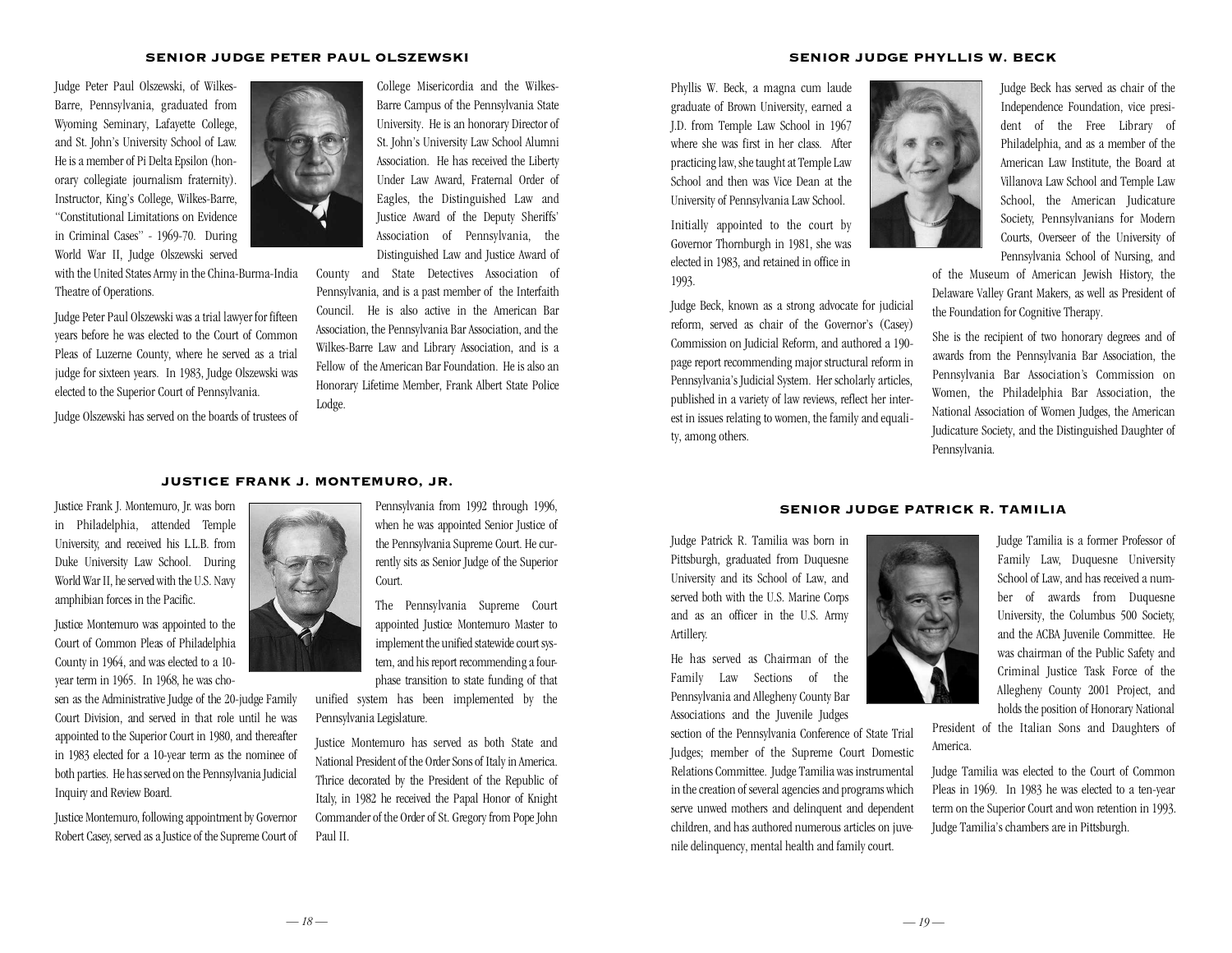In 1895, the Pennsylvania General Assembly<br>established the Superior Court to hear appeals n 1895, the Pennsylvania General Assembly from decisions of the Courts of Common P`leas of the Commonwealth. From time to time, the legislature has expanded the Court's jurisdiction, and today it decides appeals touching almost every aspect of life and commerce in the state, including family matters, such as child custody, visitation, adoption, divorce, and support; criminal cases; issues concerning wills and estates; property disputes; and cases involving damages for breach of contract or personal injury. The judges of the Court are also responsible for hearing applications made by the Attorney General and district attorneys under the Wiretapping and Electronic Surveillance Control Act.

The Superior Court is often the final arbiter of<br>legal disputes in Pennsylvania. Although **L** legal disputes in Pennsylvania. Although the Supreme Court may grant a petition for an appeal from a decision of the Superior Court, in the large majority of cases, such petitions are denied. Appeals allowed to the United States Supreme Court are even more infrequent.

 $\Rightarrow \Rightarrow$ 

The Superior Court was originally composed<br>of seven judges who gathered at the three **L** of seven judges who gathered at the three forums of the Court in Harrisburg, Philadelphia and Pittsburgh to hear every case. The Supreme Court, in 1978, citing the "exceedingly heavy vol-

ume of appeals coming to the Superior Court," exercised its constitutional supervisory powers over Pennsylvania courts to order the Superior Court to begin sitting in panels of three judges composed of a Supreme Court justice, a Superior Court judge, and a Common Pleas judge. By rule, the Supreme Court provided that each panel would constitute a quorum and speak for the entire Superior Court.

In 1979, the voters approved an amendment to<br>the Pennsylvania Constitution providing that **L** the Pennsylvania Constitution providing that the Superior Court be enlarged permanently. Pursuant to this constitutional change, the General Assembly in 1980 provided for the gubernatorial appointment of eight additional judges. By the start of 1986, all fifteen Superior Court seats had been filled by election.

Under statute, judges gain seniority by length<br>of continuous service on the Court, and nder statute, judges gain seniority by length judges elected or appointed together determine seniority by lot. The president judge is chosen by election of the Court to serve a five-year term. Except for cases in which the Court specially orders consideration by an en banc panel of nine judges, the Court continues to sit in three-judge panels, assisted by senior judges specially appointed by the Supreme Court.

# JUDGES OF THE COURT

| Charles E. Rice       | 1895      | Chester H. Rhodes       | 1935      | John G. Brosky                                            | 1980**    |
|-----------------------|-----------|-------------------------|-----------|-----------------------------------------------------------|-----------|
| James A. Beaver       | 1895      | William E. Hirt         | 1939      | Richard B. Wickersham 1980                                |           |
| Howard J. Reeder      | 1895      | Charles E. Kenworthey   | 1941      | Richard DiSalle                                           | 1980      |
| George B. Orlady      | 1895      | Claude T. Reno          | 1942      | Justin M. Johnson                                         | 1980*     |
| John J. Wickham       | 1895      | F. Clair Ross           | 1945      | Frank J. Montemuro, Jr.                                   | 1980**    |
| Edward N. Willard     | 1895      | W. Heber Dithrich       | 1945      | Zoran Popovich                                            | 1980*     |
| Henry J. McCarthy     | 1895      | John C. Arnold          | 1945      | Perry J. Shertz                                           | 1980      |
| Peter P. Smith        | 1896      | John S. Fine            | 1947      | Phyllis W. Beck                                           | 1981**    |
| William W. Porter     | 1897      | Blair F. Gunther        | 1950      | Stephen J. McEwen, Jr.                                    | 1981*     |
| William D. Porter     | 1898      | J. Colvin Wright        | 1953      | Vincent A. Cirillo                                        | 1982      |
| Dimner Beeber         | 1899      | Robert E. Woodside      | 1953      | James E. Rowley                                           | 1982      |
| John I. Mitchell      | 1900      | Harold L. Ervin         | 1954      | Peter Paul Olszewski                                      | 1984**    |
| Thomas A. Morrison    | 1902      | Phillip O. Carr         | 1956      | Joseph A. Del Sole                                        | 1984*     |
| John J. Henderson     | 1903      | G. Harold Watkins       | 1957      | Patrick R. Tamilia                                        | 1984**    |
| John B. Head          | 1906      | Harry M. Montgomery     | 1960      | John T.J. Kelly, Jr.                                      | 1986*     |
| John W. Kephart       | 1914      | Gerald F. Flood         | 1961      | James R. Melinson                                         | 1988      |
| Frank M. Trexler      | 1914      | Robert Lee Jacobs       | 1965      | Joseph A. Hudock                                          | 1990*     |
| J. Henry Williams     | 1916      | J. Sydney Hoffman       | 1965      | Kate Ford Elliott                                         | 1990*     |
| William H. Keller     | 1919      | Theodore O. Spaulding   | 1966      | Thomas G. Saylor                                          | 1994      |
| William B. Linn       | 1919      | John B. Hannum          | 1968      | D. Donald Jamieson                                        | 1995      |
| Robert S. Gawthrop    | 1922      | William F. Cercone      | 1969**    | J. Michael Eakin                                          | 1996*     |
| Jesse E.B. Cunningham | 1926      | Israel Packel           | 1971      | Berle M. Schiller                                         | 1996      |
| Thomas J. Baldridge   | 1929      | Edmund B. Spaeth. Jr.   | 1973      | Michael T. Joyce                                          | 1998*     |
| J. Frank Graff        | 1930      | Gwilym A. Price, Jr.    | 1974      | Correale F. Stevens                                       | 1998*     |
| John G. Whitmore      | 1930      | Robert Van der Voort    | 1974      | John L. Musmanno                                          | 1998*     |
| James B. Drew         | 1931      | Donald E. Wieand        | 1978      | Joan Orie Melvin                                          | 1998*     |
| Joseph Stadtfeld      | 1931      | John P. Hester          | 1978**    | Maureen E. Lally-Green 1998*                              |           |
| William M. Parker     | 1932      | Abraham H. Lipez        | 1978      | Debra McCloskey Todd                                      | 2000*     |
| Arthur H. James       | 1933      | James R. Cavanaugh      | 1979*     | *Currently serving<br>**Currently serving as Senior Judge |           |
|                       |           | <b>PRESIDENT JUDGES</b> |           |                                                           |           |
| Charles E. Rice       | 1895-1915 | Chester H. Rhodes       | 1947-1965 | Edmund B.Spaeth, Jr.                                      | 1983-1986 |
| George B. Orlady      | 1915-1925 | Harold L. Irvin         | 1965-1967 | Vincent A. Cirillo                                        | 1986-1991 |
| William D. Porter     | 1925-1930 | J. Colvin Wright        | 1968-1974 | James E. Rowley                                           | 1991-1996 |
| Frank M. Trexler      | 1930-1935 | G. Harold Watkins       | 1974-1978 | Stephen J. McEwen, Jr. 1996-2001                          |           |

Robert Lee Jacobs 1978-1979 William F. Cercone 1979-1983

William H. Keller 1935-1945 Thomas J. Baldridge 1945-1947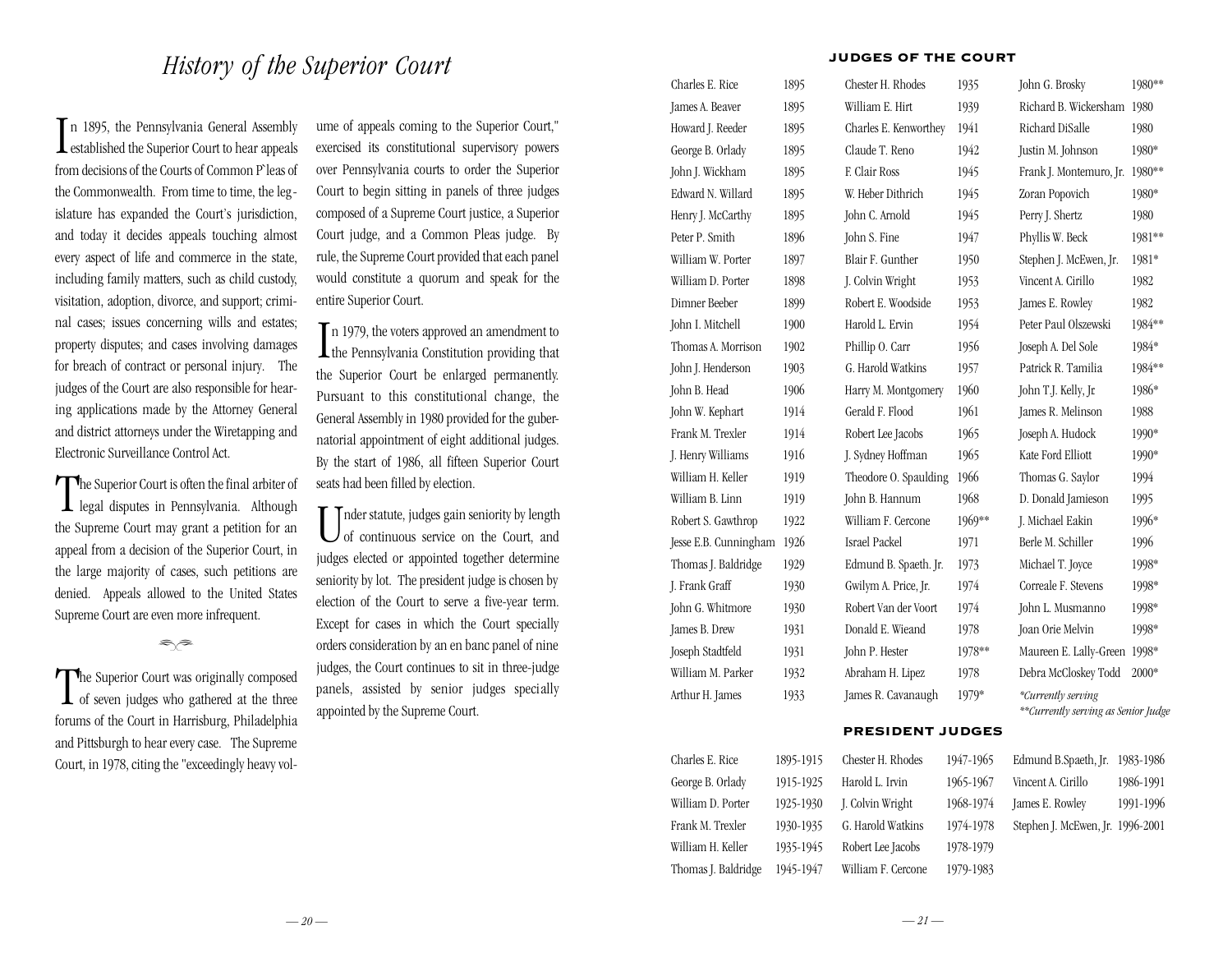# *Administrative Offices*

# OFFICE OF THE EXECUTIVE ADMINISTRATOR

The Executive Administrator is the chief adminis-<br>trative officer of the Court and is directly respontrative officer of the Court and is directly responsible to the President Judge for the performance of administrative assignments necessary for the efficient operation of the Court. He manages the business and judicial administrative operations of the Court and oversees the various administrative offices within the Court. He also is a liaison between the Superior Court and the Administrative Office of Pennsylvania Courts, the other appellate courts, and the public in general.

The Executive Administrator is responsible for all of the fiscal operations of the Court. This includes preparing the Court's annual budget and monitoring the Court's expenditures of its appropriations. The Office was restructured in 1996 and a new position, Budget/Fiscal Coordinator, was established to assist in the budgetary duties of the Office. The Executive Administrator also supervises the daily processing of

invoices for goods and services applied to the Court, and the procurement of supplies.

Business responsibilities also extend to other operations within the Court such as the administration of the 206 individuals who serve the court, and includes maintenance of all personnel records, preparation of all personnel transaction forms, record keeping of all leave time, and resolution of questions and problems relating to personnel. In addition, the Executive Administrator is responsible for the administration of telecommunications within the Superior Court, including all staff and judicial offices, and the management of the facilities used by the Court.

The office of the Executive Administrator is in Philadelphia, and the Budget/Fiscal Coordinator is located in Harrisburg.

# OFFICE OF THE PROTHONOTARY

The Prothonotary's office employs four deputy<br>prothonotaries and thirty-six supporting staff prothonotaries and thirty-six supporting staff under the immediate supervision of the Prothonotary. Offices are maintained at 530 Walnut Street in Philadelphia, the Fulton Building in Harrisburg, and the Grant Building in Pittsburgh.

As the filing office of the Court, the Prothonotary's office is responsible for docketing appeals, ancillary papers, and miscellaneous motions; collecting appropriate fees; filing and circulating original records; corresponding with judges, litigants, and attorneys; processing and distributing court orders, opinions, and judgments; and scheduling submit and argument panel sessions as well as hearings on miscellaneous motions.

The Crier of the Court, as a member of the staff of the Prothonotary, is responsible for indexing, maintaining, and distributing all briefs filed with the Court, preparing the courtrooms, collecting and distributing materials for each court session, providing assistance to the judges during session, and assisting the public in their dealings with the Court.

Caseflow management is another function of the Prothonotary. The primary focus of the caseflow manager is that period of time between the filing of a notice of appeal and the filing of the trial court record in the Superior Court. The caseflow manager monitors this stage of the appellate process to ensure that records are promptly filed and any deficiencies cured so that cases may reach their conclusion without delay.

The Central Legal Staff is composed of 19 attorneys<br>who assist the Court in procedural and substan- $\perp$  who assist the Court in procedural and substantive matters under the direction of the President Judge. The Staff has offices in Philadelphia and Pittsburgh under the immediate supervision of the Chief Staff Attorney. Staff responsibilities include: screening all appeals for jurisdictional defects prior to listing before the Court; reviewing and screening cases for the Court's special treatment programs; assisting the Court in the processing of miscellaneous motions, applications for relief, and petitions for reargument; preparing bench memoranda on selected cases listed before the Court; reviewing panel decisions to assist the Court in avoiding the issuance of conflicting opinions; maintaining a computerized issue-tracking index of the Court's opinions for both conflict clearance and legal research

purposes; preparing position papers and memoranda of law on various substantive and procedural issues before the Court; and, conducting seminars for new law clerks.

Through the Chief Staff Attorney, the Staff may advise the Court and President Judge, either upon request or upon the Staff's own initiative, of recommended changes in court operations and procedures due to changes in the law or administrative policy.

The Staff also serves the Court by maintaining a central library and fulfilling requests for research materials from that library or from Philadelphia's Jenkins Law Library.

# OFFICE OF LEGAL SYSTEMS

The Legal Systems Coordinator is responsible for the Court's computer operations and related data  $\perp$  the Court's computer operations and related data and information processing activities. With the help of the Legal Systems staff, which is located in Philadelphia and Pittsburgh, he advises and assists the President Judge, individual judges, and the various administrative offices of the Court in all aspects of the acquisition, programming and use of computers and office automation equipment, both hardware and software.

In 1996, the Legal Systems Office coordinated the wiring and computer installations in three new judges' chambers. The first steps were taken in acquiring the hardware and software for a complete upgrade of the Court's network servers and application software. Working together, the Superior Court, Supreme Court, and Commonwealth Court adopted a project plan for development of a new docketing and case management system, and the initial contracts for the data modeling phase of this project were awarded.

The Legal Systems staff sets up new computer accounts when new staff join the Court, assists in training of new staff, provides orientation and training for existing staff when new software and hardware are installed, and coordinates all hardware and software maintenance, resolving problems whenever possible and referring other problems to the appropriate outside source.

The Legal Systems staff is responsible for the operation of the Court's computerized docketing and case management system. The Legal Systems Coordinator is also responsible for using the Court's computer resources to generate and analyze caseflow statistics and to prepare statistical reports as requested for use by the Court and for submission to the Administrative Office of Pennsylvania Courts.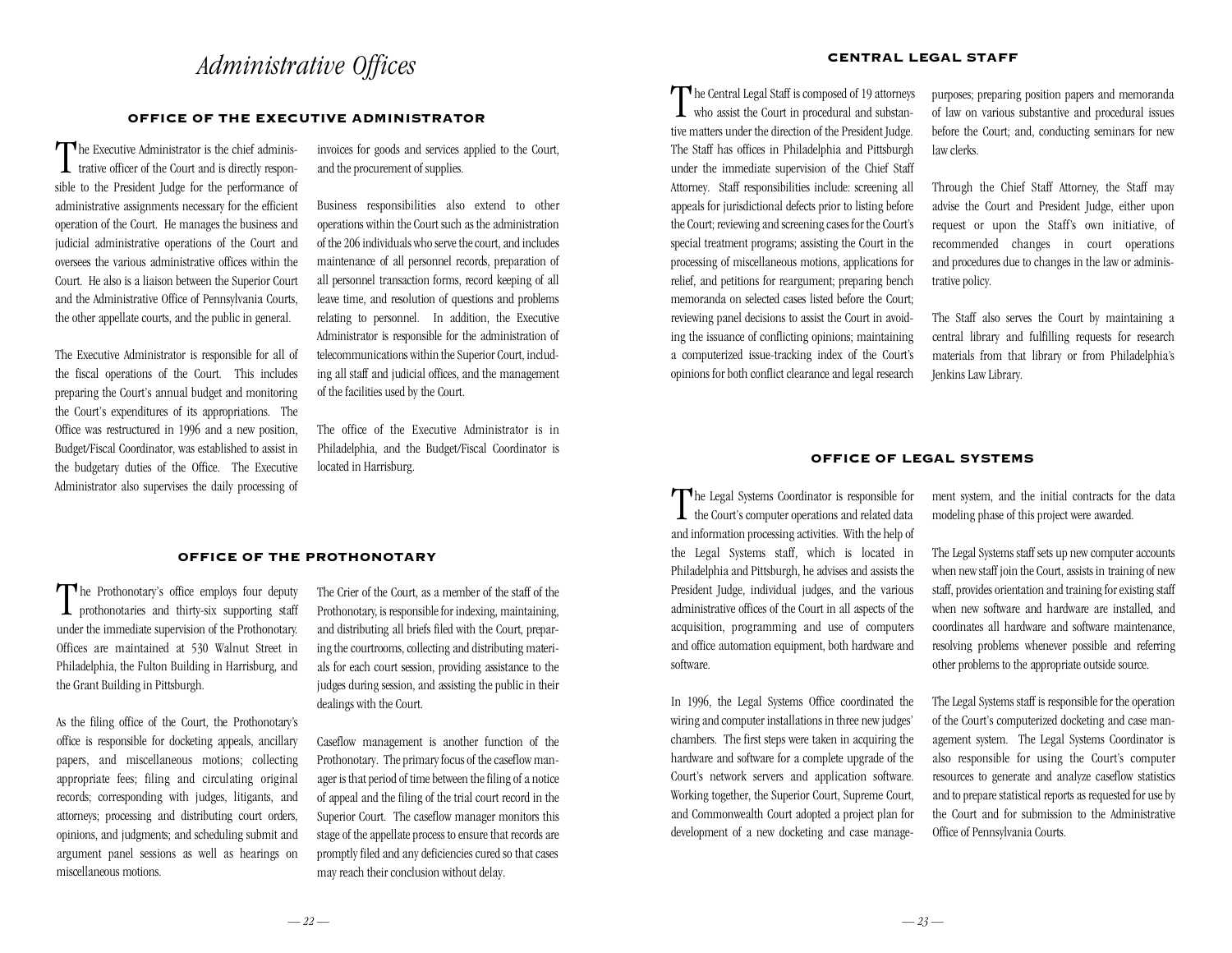# *Directory*

# J U D G E S C H A M B E R S

### **STEPHEN J. MCEWEN, JR.**

201 West Front Street Media, PA 19063 (610) 447-3355

# **JAMES R. CAVANAUGH**

17 West Gay Street Suite 300 West Chester, PA 19380 (610) 436-2902

#### **JOSEPH A. DEL SOLE**

2000 Oxford Drive, Suite 470 Bethel Park, PA 15102 (412) 565-2542

# **JOHN T.J. KELLY, JR.**

1101 Market Street, Suite 2840 Philadelphia, PA 19107  $(215)$  560-5803

#### **ZORAN POPOVICH**

Post Office Building, Third and Market Streets Lewisburg, PA 17837 (570) 275-7022

# **JUSTIN M. JOHNSON**

2702 Grant Building 330 Grant Street Pittsburgh , PA 15219 (412) 565-3604

### **JOSEPH A. HUDOCK**

One Northgate Square Greensburg, PA 15601 (724) 832-6540

### **KATE FORD ELLIOTT**

Suite 1560 Two Chatham Center Pittsburgh, PA 15219 (412) 565-7670

# **J. MICHAEL EAKIN** 4720 Old Gettysburg Road Suite 405 Mechanicsburg, PA 17055 (717) 731-0461

3250 West Lake Road Erie, PA 16505 (814) 878-5800

# **CORREALE F. STEVENS**

**MICHAEL T. JOYCE**

300 Laurel Prof. Center 121 Airport Road Hazleton, PA 18201 (570) 459-3990

### **JOHN L. MUSMANNO**

One Oxford Centre, Ste 3150 301 Grant Street Pittsburgh, PA 15219 (412) 880-5800

### **JOAN ORIE MELVIN**

3500 Grant Building 330 Grant Street Pittsburgh, PA 15219

# **MAUREEN E. LALLY-GREEN**

2701 Grant Building 330 Grant Street Pittsburgh, PA 15219 (412) 565-2264

# **DEBRA M. TODD**

Suite 220 Two Chatham Center Pittsburgh, PA 15219  $(412)$  565-2680

## Pittsburgh PA 15219 (412) 565-3670

**WILLIAM F. CERCONE** 2801 Grant Building 330 Grant Street

**JOHN P. HESTER** 2330 Grant Building 330 Grant Street

# Pittsburgh, PA 15219  $(412)$  565-7622

# **JOHN G. BROSKY**

2703 Grant Building 330 Grant Street Pittsburgh , PA 15219 (412) 565-3509

# **PETER PAUL OLSZEWSKI**

Ten East South Street Wilkes-Barre, PA 18701 (570) 826-5442

# **FRANK J. MONTEMURO, JR.**

1101 Market Street Suite 2850Philadelphia, PA 19107 (215) 560-5825

# **PHYLLIS W. BECK**

Suite 800 GSB Building Bala Cynwyd, PA 19004  $(215)$  560-6090

# **PATRICK R. TAMILIA**

3130 Grant Building 330 Grant Street Pittsburgh, PA 15219 (412) 565-3030

# A D M I N I S T R A T I V E O F F I C E S

# **R. MITCHELL GRUNER**

EXECUTIVE ADMINISTRATOR 530 Walnut Street, Suite 319 Philadelphia, PA 19106 *(215) 560-6080*

### **DAVID A. SZEWCZAK** PROTHONOTARY 530 Walnut Street, Suite 315

Philadelphia, PA 19106 *(215) 560-5800*

# **ERNEST GENNACCARO**

CHIEF STAFF ATTORNEY 530 Walnut Street, Suite 311 Philadelphia, PA 19106 *(215) 560-5760*

(412) 880-5888